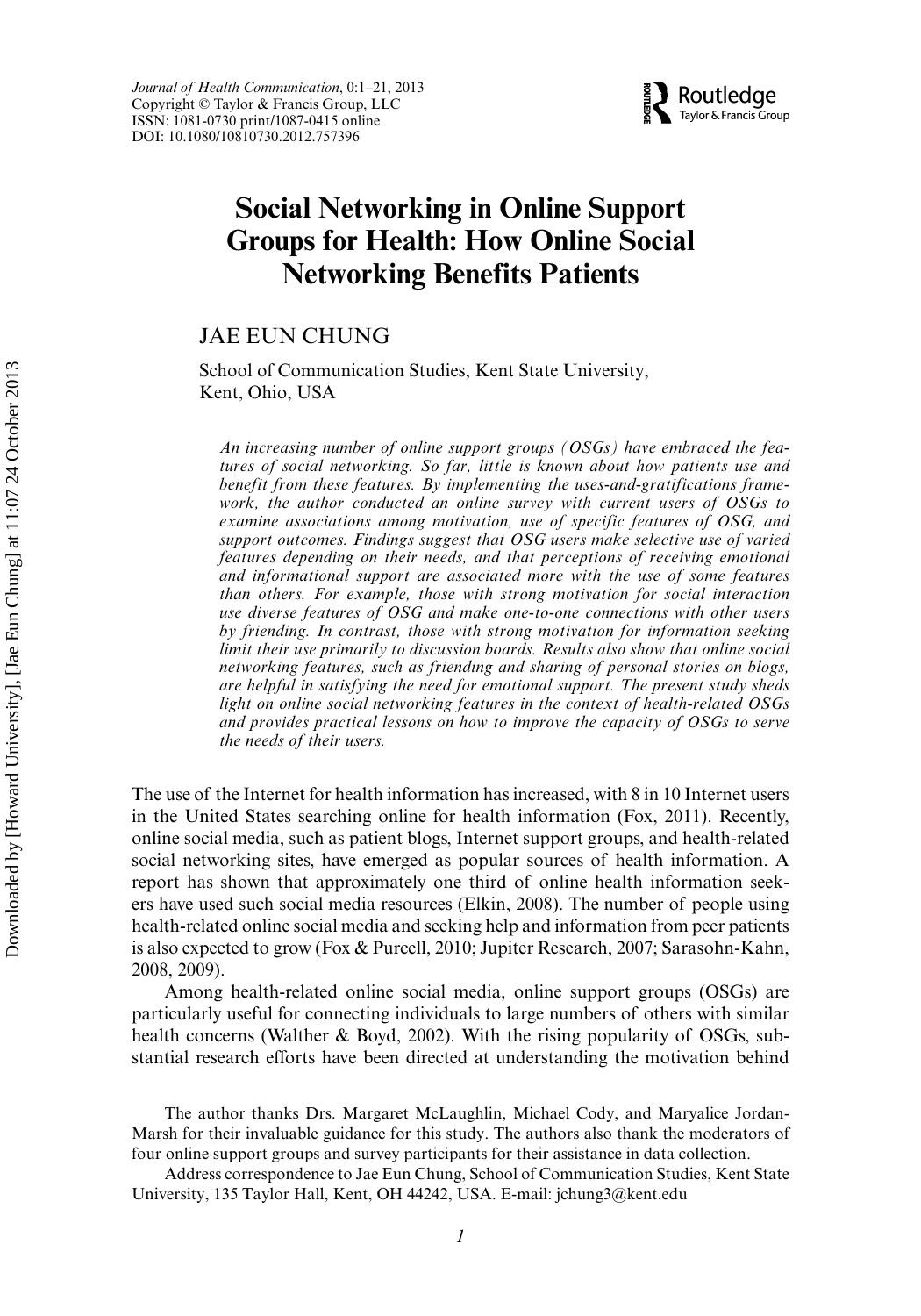their use (e.g., Buchanan & Coulson, 2007; Maloney-Krichmar & Preece, 2005), types of support exchanged among OSG members (e.g., Barnett & Hwang, 2006; Coulson, 2005; Eysenbach, Powell, Englesakis, Rizo, & Stern, 2004; Malik & Coulson, 2008; Meier, Lyons, Frydman, Forlenza, & Rimer, 2007), and outcomes associated with their use (e.g., Baum, 2004; Montazeri et al., 2001; Rodgers & Chen, 2005). Previous research has revealed a good deal about why people use OSGs, what they discuss in OSGs, and what types of health benefits OSGs afford.

Despite the extensive literature on OSGs, little is known about how individuals make use of OSGs in varied ways and how varied patterns of use may affect what individuals gain from OSGs. Researchers have suggested that OSGs do not work in the same way for all (Shaw, McTavish, Hawkins, Gustafson, & Pingree, 2000) and that use of different website features yields different outcomes for each individual (An et al., 2008). For example, benefits from OSG use accrued by each individual can vary by motivation (Tanis, 2008; Wright, 2002), health condition (Cummings, Sproull, & Kiesler, 2002; Davison, Pennebaker, & Dickerson, 2000), pattern of OSG use (An et al., 2008), and level of participation (Pleace, Burrows, Loader, Muncer, & Nettleton, 2000; Richardson et al., 2010; Schweizer, Leimeister, & Krcmar, 2006; Shaw, Hawkins, McTavish, Pingree, & Gustafson, 2006). These studies have shown the importance of acknowledging individual differences in the study of OSG use. Furthermore, as OSGs add new features and expand their functionalities (Bender, O'Grady, & Jadad, 2008; Kamel Boulos & Wheeler, 2007), the mechanism through which OSGs empower and benefit patients increases in complexity, resulting in a growing need to understand how the features are used and affect the experience of individual OSG users.

Focusing on individual differences in the use of OSG, the present study details the association among motivation, use of specific features of OSG, and support outcomes. The researcher employed the uses-and-gratifications perspective (Rosengren, 1974; Rubin, 2002) to answer the following questions: What motivates people to use OSGs? How is the salience of various needs related to the use of different features available on OSG sites? How do OSG users develop feelings of being cared for and supported? Can the use of any specific features of the OSGs be more beneficial than others to patients with certain needs? Answers to these questions can help advance an understanding of patients' use of OSGs as healthcare resources and improve the capacity of online support communities to serve the needs of OSG users.

# **Characteristics and Benefits of OSGs**

Upon diagnosis of illness, many patients experience a range of psychological, social, and physical distress. Social support facilitates coping with such distress (Krause, Liang, & Yatomi, 1989; Penninx et al., 1998), improves mood (Dunn, Steginga, Occhipinti, & Wilson, 1999), and expedites recovery from disease (Burg et al., 2005). With the rapid growth of the Internet over the past decade, the number of people seeking online social support has increased (Fox & Purcell, 2010).

Several characteristics of computer-mediated communication make OSGs an attractive venue for support seeking (Robinson & Turner, 2003). First, OSGs are unconstrained by temporal and geographical boundaries. Individuals can access OSGs at times and locations convenient to them. Those with mobility constraints (Braithwaite, Waldron, & Finn, 1999) and those with rare health conditions (Lasker, Sogolow, & Sharim, 2006) can easily find others dealing with same health issues. Second, the limited social cues available in computer-mediated communication provide a unique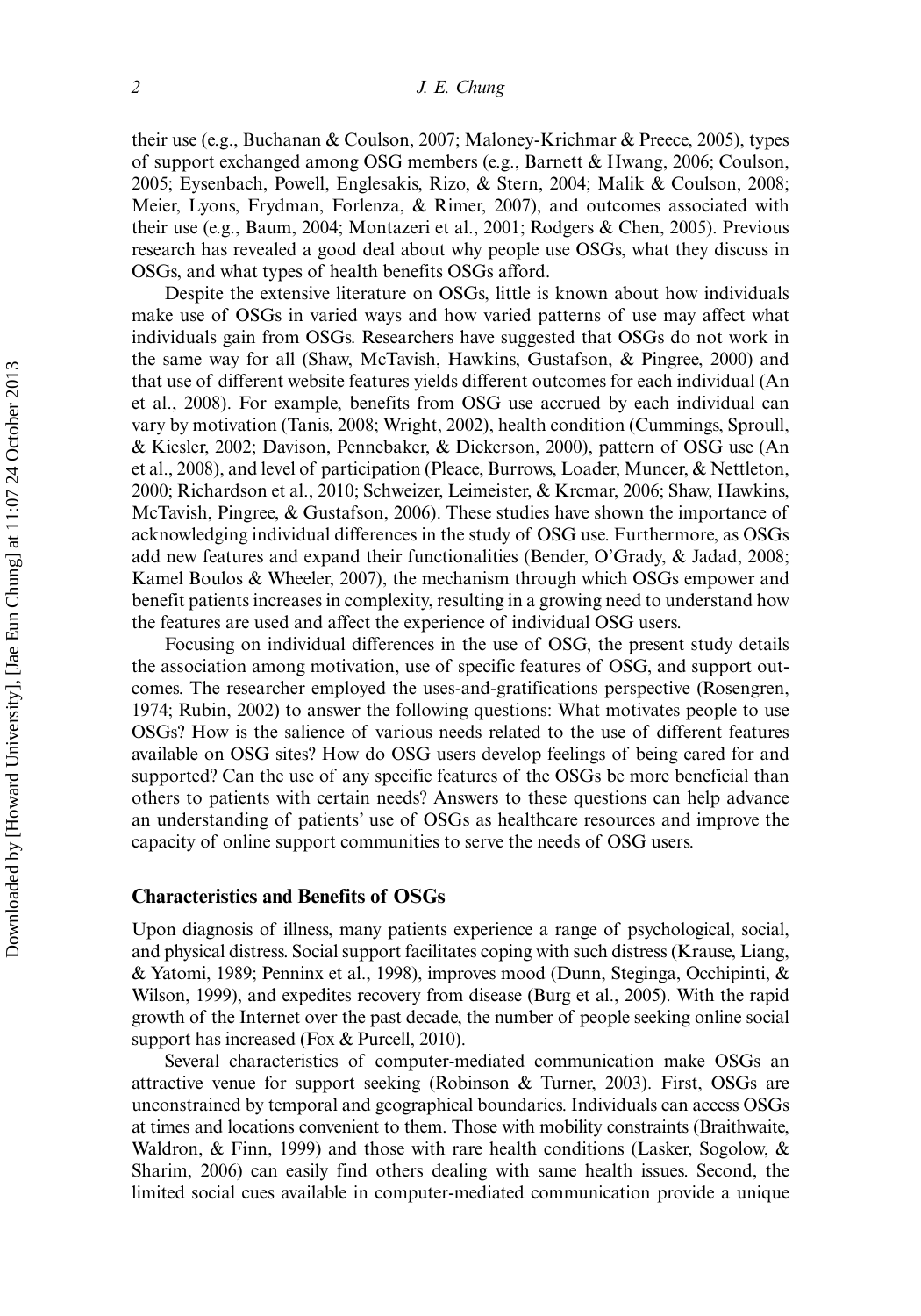opportunity for self-presentation. People can freely talk about embarrassing health topics (Cooper, 2004; Davison et al., 2000). Last, in OSGs, a person can remain completely invisible. Such anonymity offers an opportunity for participation to those who want to learn from others' experiences but remain unseen. This opportunity is related to silent support, which involves little emotional cost (Bolger, Zuckerman, & Kessler, 2000) and little expectation for reciprocity from those who receive support (von dem Knesebeck & Siegrist, 2003).

The concept of silent support is particularly relevant in understanding lurking behaviors online. Studies have shown that lurkers in OSGs feel informed and emotionally supported as much as posters do (Mo & Coulson, 2010; van Uden-Kraan, Drossaert, Taal, Seydel, & van de Laar, 2008). Another line of research, however, showed that posters receive additional benefits through the process of writing and emotional disclosure (Shim, Cappella, & Han, 2011) and social interaction opportunities (Nonnecke, Andrews, & Preece, 2006). Because many OSGs no longer operate on a simple discussion board format and now run on a platform of expanded and complicated features, moving beyond the dichotomy between lurkers and posters is necessary in the study of OSGs.

# **Social Networking Features in OSGs**

Over time, OSGs have added a number of features that facilitate social interaction among OSG users, such as private messaging, real-time chatting, and online social networking (An et al., 2008; Cummings et al., 2002; Feil, Noell, Lichtenstein, Boles, & McKay, 2003; Lu, Shaw, & Gustafson, 2011). One of the latest additions included online social networking features (Bender et al., 2008; Kamel Boulos & Wheeler, 2007), such as profile page for each individual and friend list (Boyd & Ellison, 2007).

Although these social networking features have been integrated to enhance connectivity among OSG users (Bender et al., 2008; Kamel Boulos & Wheeler, 2007), little is known about how they are adopted and used by patients (Newman, Lauterbach, Munson, Resnick, & Morris, 2011; Takahashi et al., 2009). Abundant studies were conducted on general-purpose social networking sites, such as Facebook and MySpace (e.g., Ellison, Steinfield, & Lampe, 2007; Fogel & Nehmad, 2009; Ross et al., 2009; Sheldon, 2008), and yet no studies have been published about how online social networking features are used as supportive care resources in health-related online communities (Bender et al., 2008).

# **Uses and Gratifications as a Theoretical Framework**

The uses-and-gratifications approach emphasizes why people use particular media and how they use media to satisfy their needs (Rosengren, 1974; Rubin, 2002). According to this approach, individual differences in the patterns of media selection and use originate from differences in needs, which also influence the way individuals assesses their media use (Blumler & Katz, 1974). Dutta and Feng (2007) suggested that the uses-and-gratifications approach can be particularly helpful in understanding individuals' use of OSGs.

Although many researchers have identified motivations for participating in OSGs (e.g., Buchanan & Coulson, 2007; Coulson, 2005; Kral, 2006; Maloney-Krichmar & Preece, 2005; Meier et al., 2007; Preece & Ghozati, 2001), they have rarely tapped into the next research question: how those motivations affect use patterns and how use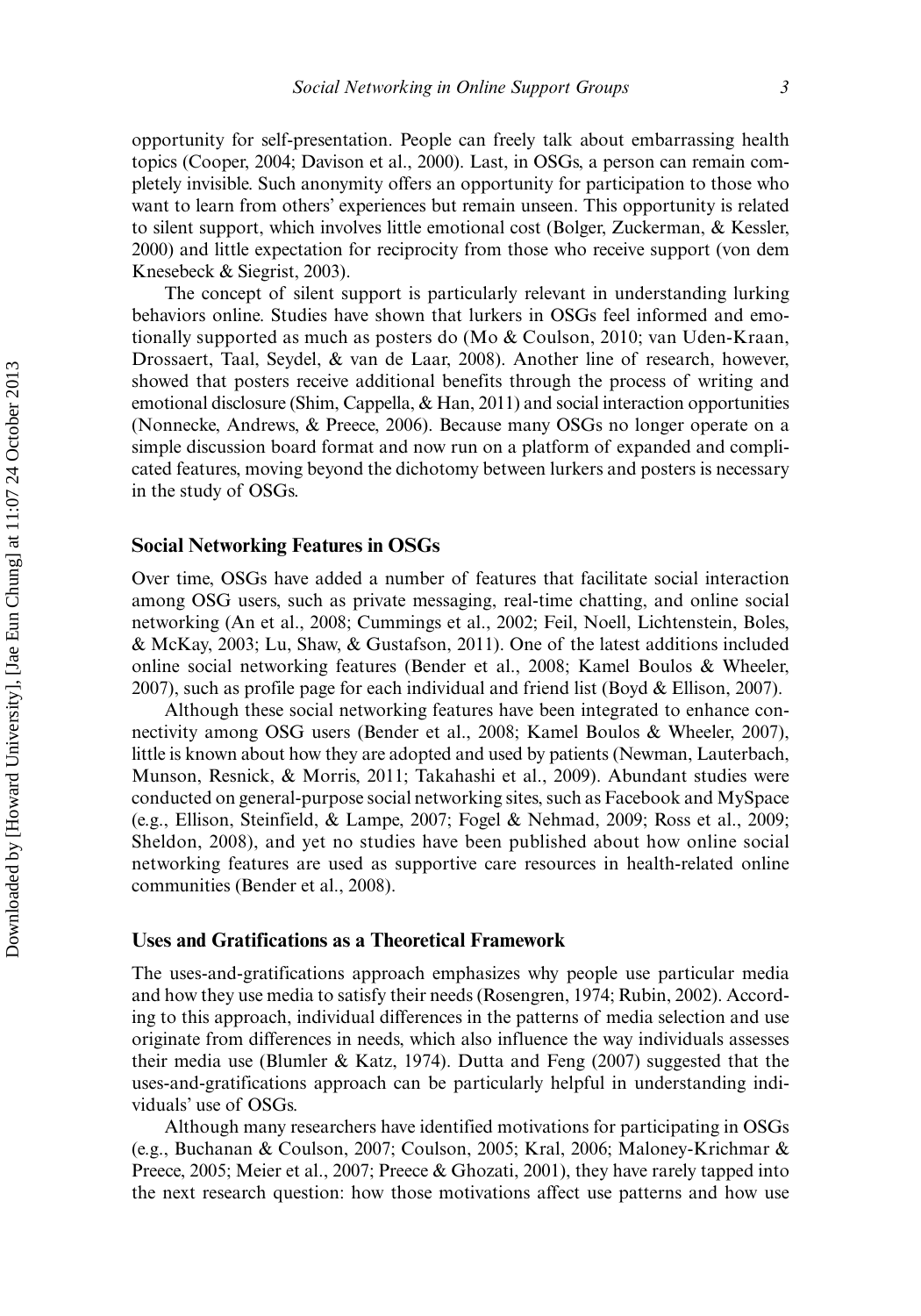patterns in turn affect appreciation of online support. A few scholars have suggested a need for conducting a focused evaluation of each feature on OSG sites (An et al., 2008; Barrera et al., 2002), yet little is known about how individuals with different motivations use the features in varied ways and how the use of various features delivers different support outcomes. With uses and gratifications as a theoretical framework, the present study thus examines relationships among the following three variables: motivation, use pattern, and appreciation.

# **Research Questions**

A number of studies have revealed motivations for using OSGs. The most often discussed motivations are the exchange of information and advice (Buchanan & Coulson, 2007; Coulson, 2005; Leimester & Krcmar, 2006; Meier et al., 2007; Rodgers & Chen, 2005; Tanis, 2008) and the sharing of emotions (Buchanan & Coulson, 2007; Kral, 2006; Preece & Ghozati, 2001; Rodgers & Chen, 2005; Tanis, 2008). Patients visit OSGs to exchange information on management and treatment of illness (e.g., Meier et al., 2007; Rubenstein, 2009) and to find others to whom they can emotionally relate (e.g., Buchanan & Coulson, 2007; Kral, 2006; Shim et al., 2011).

Questions remain as to the reasons behind using OSGs that have incorporated online social networking features (Bender et al., 2008; Kamel Boulos & Wheeler, 2007). Previous studies have been primarily conducted on OSGs on the basis of e-mail listservs or discussion boards. In these older-generation OSGs, users are often known only by their usernames, and interaction among them occurs through many-to-many e-mails and online postings. In these e-mails and postings, conversations tend to focus on a specific health theme and leave little room for one-to-one interaction, rendering group-level social identity much more salient than individuals' personal identity (Spears & Lea, 1992). On the contrary, newer-generation OSGs that include social networking features provide many more opportunities for personal expression and one-to-one interaction (Sheldon, 2010). In the newer-generation OSGs, individuals can share personal details on their profile pages and connect to others on a personto-person level through the friend list (Mayfield, 2005; Rau et al., 2008). Thus, motivation to use older- and newer-generation OSGs may differ.

Differences can also be found in the motivation to use online social networking features in health-related communities and in general-purpose communities. Numerous studies on general-purpose social networking sites have shown that the primary motivations for using such sites are to strengthen already existing relationships and to reconnect with friends one knows offline (Ellison et al., 2007; Subrahmanyam, Reich, Waechter, & Espinoza, 2008). By contrast, little is known about the motivation to use social networking features included in health-specific OSGs. Therefore, the present study poses the following question, seeking to identify the primary motivation behind using newer-generation OSGs.

 Research Question 1: What are people's primary motivations for using OSGs that include online social networking features?

Newer-generation OSGs often operate on a combination of diverse features and contents. For example, they often include discussion forums, where members can post messages for the whole group; informational resources, where members can obtain knowledge about a specific health concern; and social networking features, which are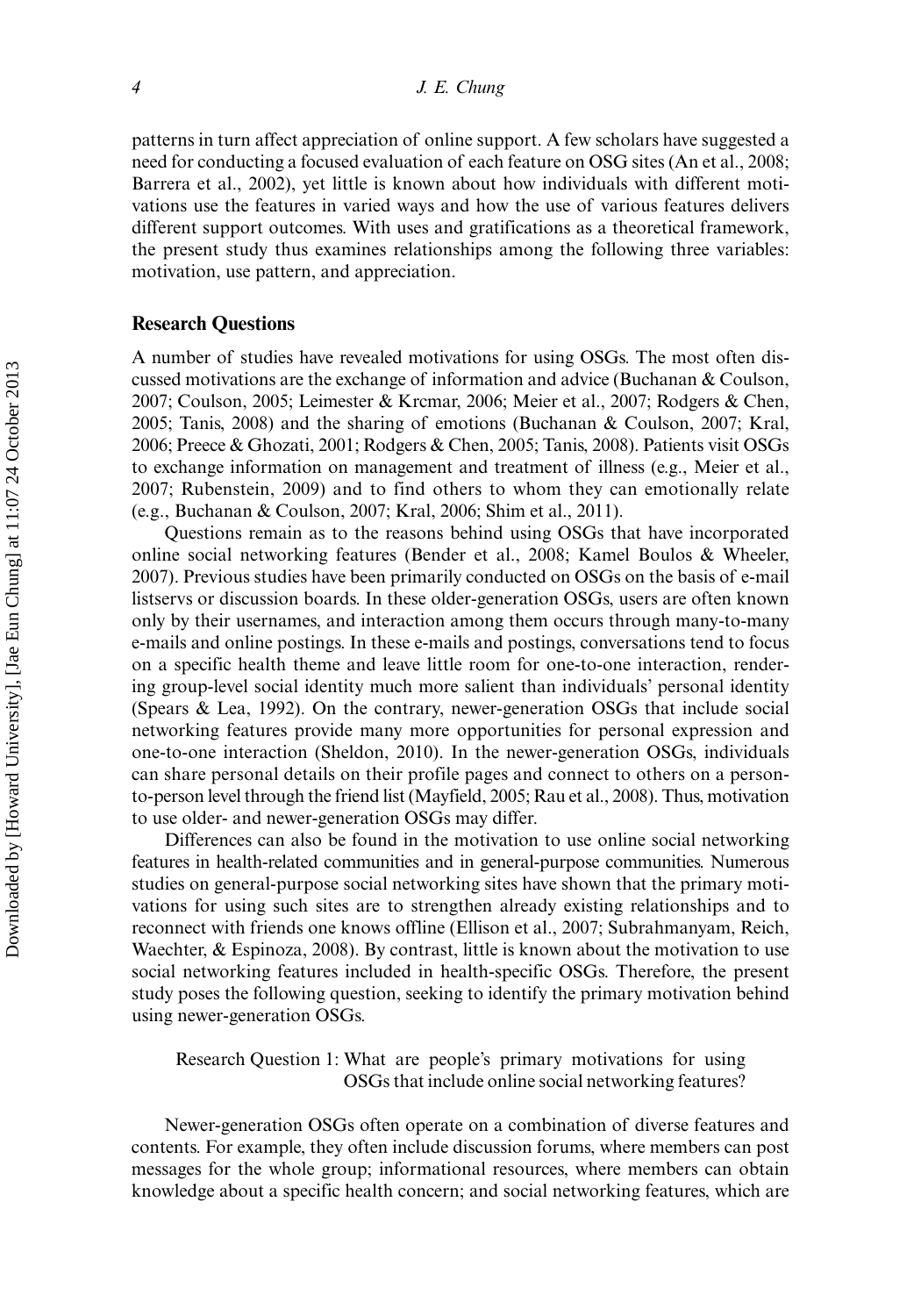new additions to OSG sites. With social networking features, OSG users can set up individual profile pages, share personal stories on blogs or profile pages, create friend lists, and share photos and videos.

According to the uses-and-gratifications framework, when using media, individuals have different patterns of media use because their decisions as to the kinds of contents to consume and features to use are driven by motivation. Certain motivations lead to the use of some types of media contents but not others. Especially when using the Internet, individuals make strategic and active choices as to which pages to open, depending on their needs (Rayburn, 1996). Some people with certain motivations are expected to use certain features on OSG sites more than others. For example, a study on OSG for HIV/AIDS has shown that some patients spent more time using conversational and communicative features (e.g., discussion boards), whereas others spent more time using educational and informational features (Smaglik et al., 1998).

Although diverse features are available in newer-generation OSGs, no study to date has shown how individual users make selective use of these features. The integration of social networking features into OSGs is new, and thus knowledge of how OSG participants make use of these new features is limited. Therefore, the present study explores the link between motivation and use patterns in the context of OSG. The following research question addresses variations in use pattern by motivation.

# Research Question 2: How does the use of different features on OSGs relate to motivation?

In addition to the link between motivation and use, the uses-and-gratifications framework supports the study of the link between use and appreciation of consumed content. Several studies have shown that specific psychological outcomes result from the use of specific features of OSGs (Barrera et al., 2002; Freeman, Barker, & Pistrang, 2008; Shaw et al., 2007; Weis et al., 2003). For example, among cancer patients, the use of communicative and social features was found to enhance patients' emotional and functional well-being when other features did not (Beaudoin & Tao, 2007; Walther, Pingree, Hawkins, & Buller, 2005). In a study of the use of OSGs by diabetes patients, the perception of received support was much greater among those who used peer-topeer discussion forums compared to those who did not (Barrera et al., 2002). Similarly, people who participated in discussion forums adhered to their health goals longer than those who did not (Richardson et al., 2010). These studies suggest that differences in use patterns can result in various outcomes for individuals.

Building on the uses-and-gratifications framework and the findings of previous studies, the present study is undergirded by the assumption that some features are more effective than others in providing certain types of support (Han et al., 2009). Because one major function of online social networking is the development of interpersonal relationships (Ellison et al., 2007; Subrahmanyam et al., 2008), this study hypothesizes a positive relation between the use of social networking features and perceptions of social support. The following research question is designed to examine the link between use and perception of social support with the tentative expectation that those who use social networking features perceive the OSG site as a more supportive venue.

 Research Question 3: How does the use of different features on OSGs relate to perception of social support?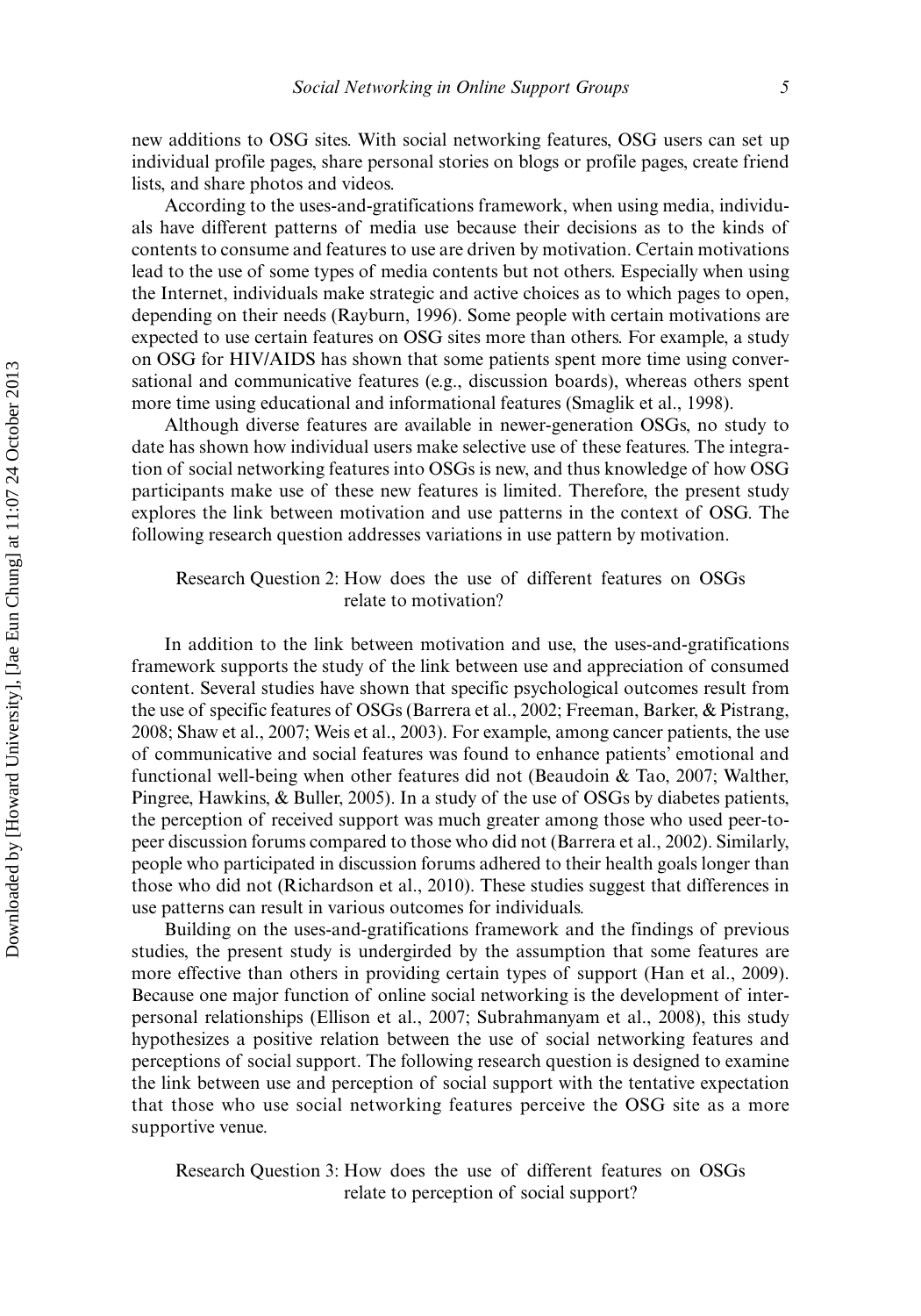# **Method**

# *Participant Recruitment for Online Survey*

An online survey was conducted with current users of OSGs. Participants were recruited through a message posted on four OSG sites. The recruitment message included brief information about the study, a link to the online survey, and a note on participation criteria: Respondents must be (a) 18 years or older and (b) using the site for their own health concerns.

# *Selection of Study Sites*

We compiled a list of OSG sites from various sources, including magazine and newspaper articles and websites, such as 100bestsocialnetworksites.com and findasocialnetwork.com. From the list, only those that met the following four criteria were selected: (a) the content deals with specific health concerns instead of general wellness (such as exercise and diet), (b) the goal is to provide support to patients, (c) the site includes features of online social networking as defined by Boyd and Ellison (2007; profile page and friend list), and (d) at least one new message was posted on discussion boards during the most recent week at the time of screening. An e-mail soliciting permission to recruit participants was sent to the moderators of the 12 sites that met the above criteria. Of the 12 sites, four moderators approved participant recruitment from their sites (2 diabetes, 1 prostate cancer, and 1 young adult cancer).

## *Survey Administration*

For each OSG site, the online survey was open for one month. The survey, which took an average of 15 min to complete, did not require any personally identifiable information. Participants were given an opportunity to enter a drawing for an online retailer gift certificate.

From the four OSG sites, a total of 245 people participated in the survey. Responses from 50 participants were excluded because they did not meet the two participation criteria mentioned above. Responses from the remaining 195 were analyzed.

# *Measures*

#### *Motivation*

Because no previous studies have yielded specific information on motivation to use OSGs that include features of online social networking, the present study drew on previous research that measured motivation for using the Internet (Grace-Farfaglia, Dekkers, Sundararajan, Peters, & Park, 2006; Papacharissi & Rubin, 2000), social networking sites (Bumgarner, 2007; Ellison et al., 2007; Joinson, 2008; Sheldon, 2008), and OSGs (Tanis, 2008; Hwang et al., 2010). A total of 28 statements were gleaned. To each statement, respondents indicated their degree of agreement or disagreement on a 5-point Likert scale.

# *OSG Feature Use*

Respondents were asked to report their frequency of using the following 14 features on OSG sites: discussion board (posting, reading, and replying), blog (writing, reading, and commenting), photo sharing and browsing (posting, viewing, and commenting),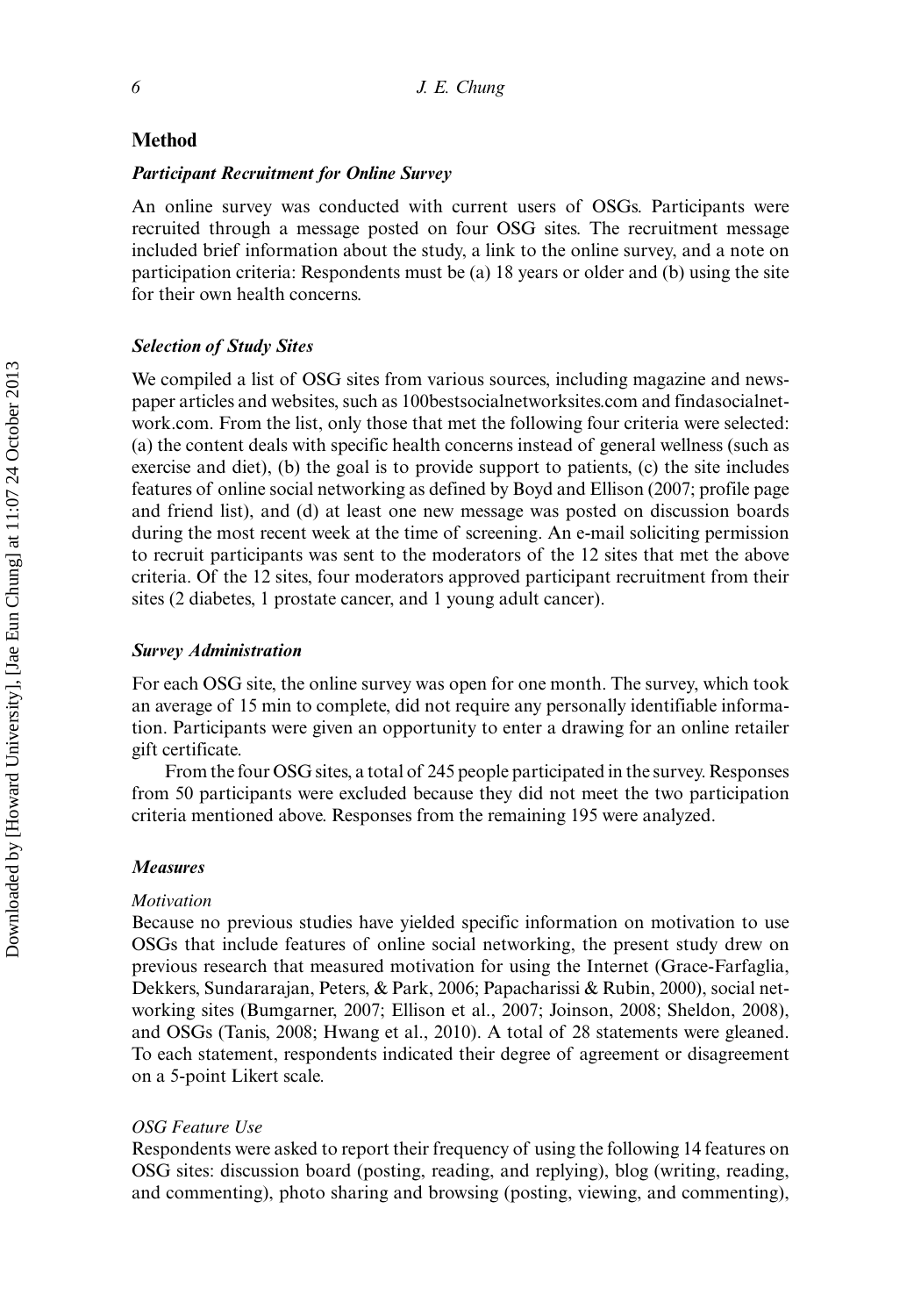video sharing and browsing (posting, viewing, and commenting), and messaging (sending and receiving). Response options were daily  $(= 6)$ , two to three times a week  $(= 5)$ , once a week  $(= 4)$ , two to three times per month  $(= 3)$ , once a month  $(= 2)$ , and never  $(= 1)$ . In addition, respondents were asked about the number of friends they have on their friend list.

#### *OSG Support Perception*

Perceived social support from OSG was measured using two subscales (informational and emotional support) of the Social Support Behaviors Scale (Vaux, Riedel, & Stewart, 1987). From the original scale that was used to measure friends' support, five items with the highest factor loadings were adapted to the context of OSGs. Respondents were asked to indicate how likely OSG members would provide a specific type of support when asked. The response option was 5-point scale ranging from "no one would do this  $(= 1)$ " to "most would certainly do this  $(= 5)$ ." Items for informational support included "would tell who to talk to for help." Items for emotional support included "would comfort me if I was upset." Cronbach's alphas were .93 for informational support and .92 for emotional support.

#### *Control Variables*

Control variables included age, gender, coresidency (live alone or with someone), education, urban–rural residency, race, self-reported health status, and the duration of OSG use (the number of months using the OSG).

#### *Analysis*

We used SPSS 17.0 for data analysis. For Research Question 1, the 28 motivation statements were analyzed using factor analysis. For Research Question 2, items for OSG feature use were analyzed using factor analysis and then entered into regressions models as dependent variables with motivation factors as independent variables. For Research Question 3, regression models were run with OSG support perception (emotional and informational support) as dependent variables and OSG feature use as independent variables.

## **Results**

#### *Descriptive Statistics*

Table 1 describes demographic and health characteristics of participants. The mean age was 48 years, and about half were male (47.8%). The majority of respondents were White (91.8%). About 4 in 10 (44.3%) had completed college or earned higher degrees. Most participants (79.2%) lived with someone else. About 70% described their heath as good or excellent.

Table 2 presents the correlation matrix. All correlation coefficients were below the recommended threshold of .70 (Campbell, 1998) except one between the two variables of OSG support perception.

# *Results for Research Questions*

Research Question 1 dealt with primary motivations for using OSG sites that include social networking features. The 28 statements were analyzed using principal component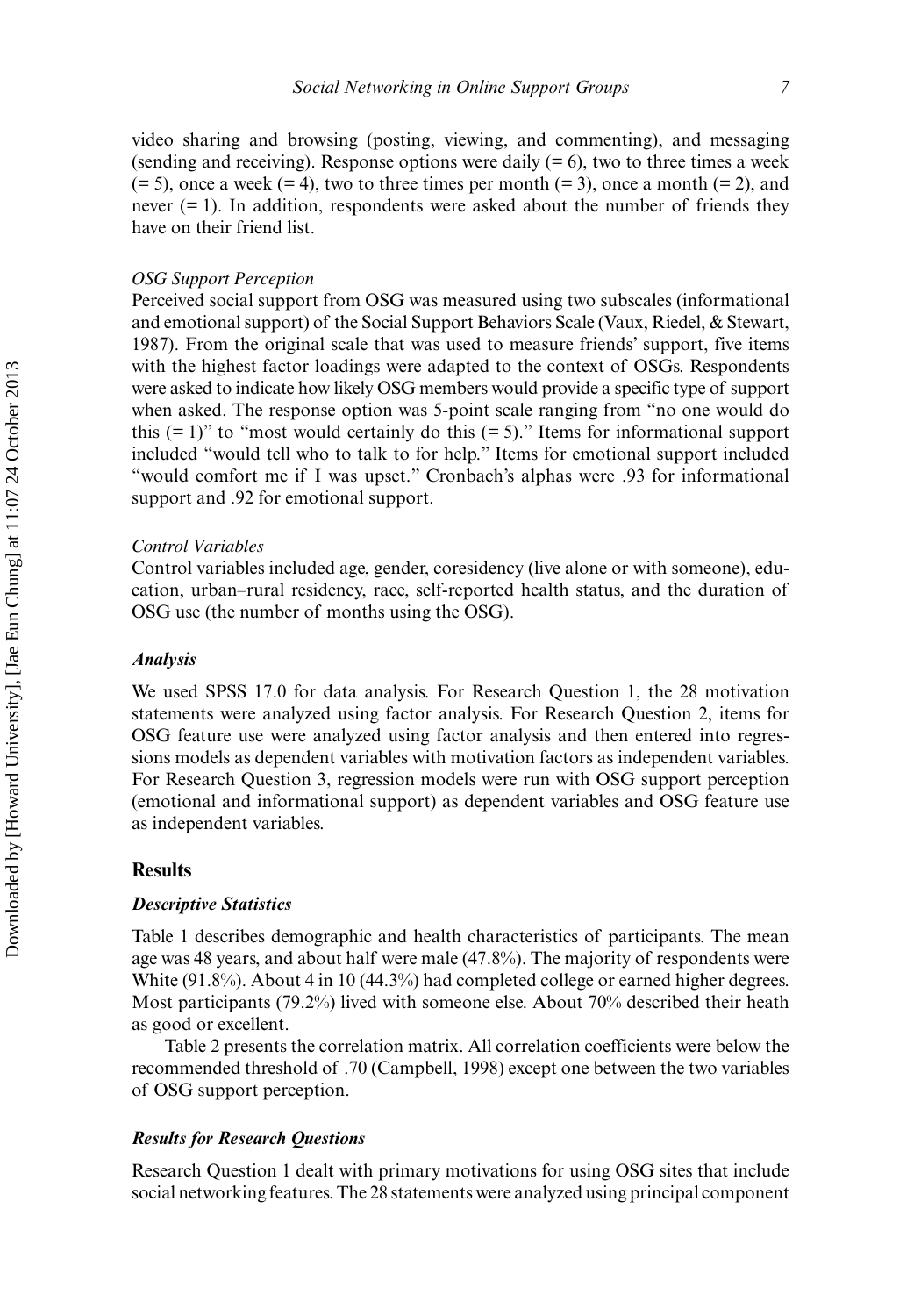| Variables                                                     | $\frac{0}{0}$ |
|---------------------------------------------------------------|---------------|
| Age, in years ( $M = 48$ , $SD = 16.29$ )                     |               |
| $19 - 29$                                                     | 17.1          |
| $30 - 39$                                                     | 15.2          |
| $40 - 49$                                                     | 14.6          |
| $50 - 59$                                                     | 27.8          |
| $60 - 69$                                                     | 16.5          |
| $70+$                                                         | 8.9           |
| Gender                                                        |               |
| Female                                                        | 52.2          |
| Male                                                          | 47.8          |
| Live alone                                                    |               |
| Yes                                                           | 20.8          |
| No (live with someone)                                        | 79.2          |
| Education                                                     | 22.8          |
| No formal education or elementary school                      | 32.9          |
| Junior high school, some high school, or high school graduate | 23.4          |
| Some college or college graduate                              | 20.9          |
| Graduate or professional degree                               |               |
| Residency                                                     | 34.6          |
| Urban                                                         | 65.4          |
| Rural/suburban                                                |               |
| Race                                                          | 91.8          |
| White                                                         | 1.5           |
| <b>Black</b>                                                  | 1.5           |
| Asian                                                         | 3.0           |
| Other                                                         |               |
| Health status                                                 | 33.3          |
| Excellent                                                     | 38.4          |
| Good                                                          | 20.1          |
| Fair                                                          | 8.2           |
| Poor                                                          |               |
| Duration of online support group use $(M = 9.2, SD = 8.1)$    |               |
| Less than 3 months                                            | 27.0          |
| $3-6$ months                                                  | 14.4          |
| $6-9$ months                                                  | 10.9          |
| 9-12 months                                                   | 9.3           |
| $1-1.5$ years                                                 | 22.4          |
| $1.5 - 3$ years                                               | 16.0          |

 **Table 1.** Demographic and health characteristics of participants  $(N = 195)^a$ 

*a* Sample size slightly varies for each variable because of missing data.

factor analysis with Varimax rotation procedures. Using the rule of a minimum eigenvalue of 1.00 per factor, five factors were retained. Four statements with a factor loading less than .40 were excluded for further analysis (Hair, Black, Babin, Anderson, & Tatham, 1998). After removal of the four statements, factor analysis was repeated, and a summary of factor loadings is reported in Table 3.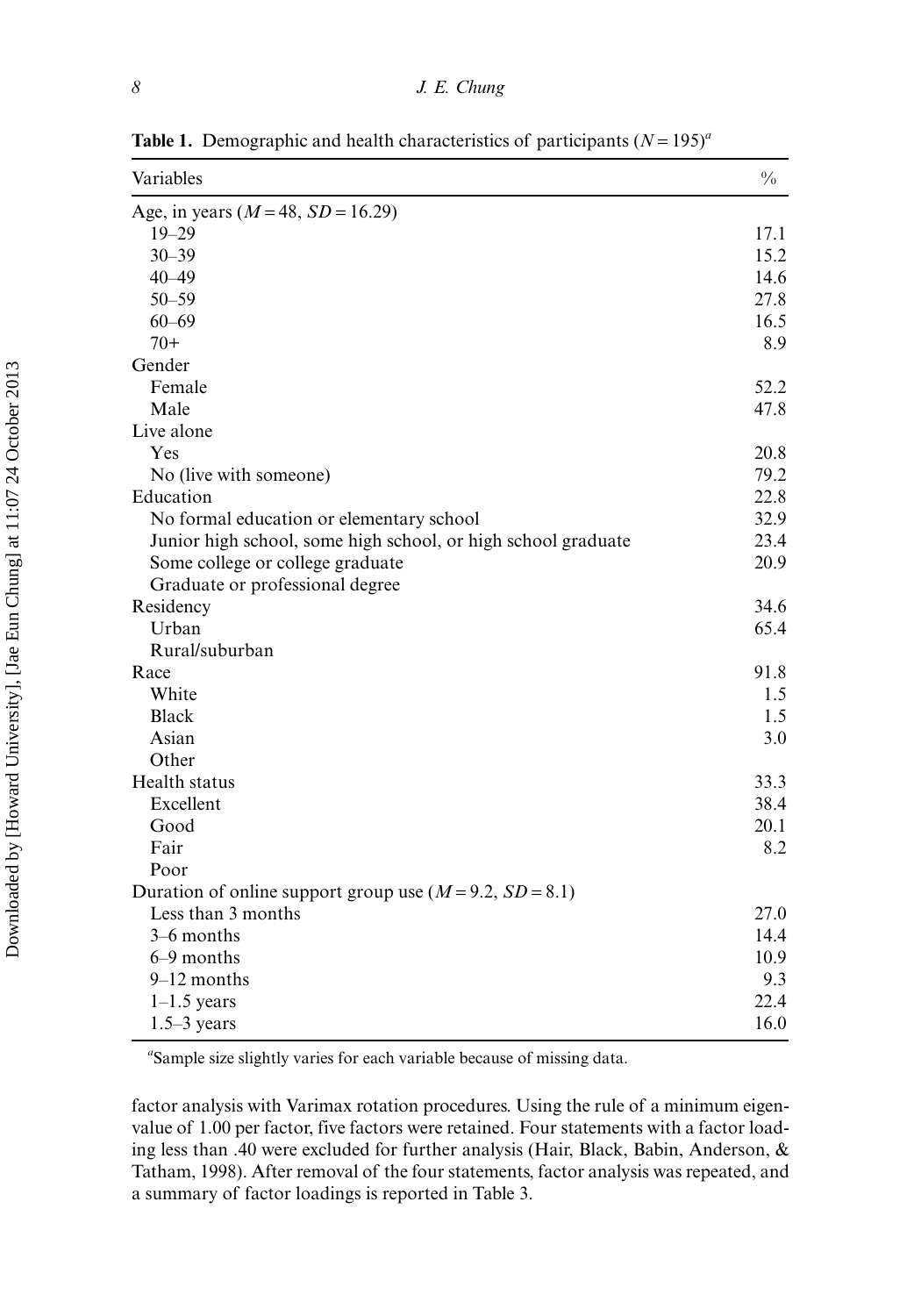|                  | <b>Table 2.</b> Means, standard deviations, and zero-order correlations ( $N = 195$ ) |                              |                        |                        |                            |                       |                       |                    |                   |                   |                   |                |
|------------------|---------------------------------------------------------------------------------------|------------------------------|------------------------|------------------------|----------------------------|-----------------------|-----------------------|--------------------|-------------------|-------------------|-------------------|----------------|
|                  |                                                                                       |                              | $\mathbf{C}$           | ξ                      | 4                          | 5                     | $\circ$               | Γ                  | ∞                 | Q                 | $\Box$            |                |
|                  | Motivation to relax<br>Motivation to help                                             | .324                         |                        |                        |                            |                       |                       |                    |                   |                   |                   |                |
|                  | Motivation to meet<br>others                                                          | $.551***$                    | $.590***$              |                        |                            |                       |                       |                    |                   |                   |                   |                |
| 4                | Motivation to seek<br>others                                                          | 020                          | $188*$                 | $.207**$               |                            |                       |                       |                    |                   |                   |                   |                |
| n                | information<br>Motivation to                                                          | $.477$ **                    | $.459***$              | $.677$ **              | $.160*$                    |                       |                       |                    |                   |                   |                   |                |
| ७                | Discussion board use<br>maintain offline<br>relationship                              | $-253$ **<br>--179*          | $-433^{**}$            | $-573**$<br>--234**    | $-.274$ **                 | $-.407$ <sup>**</sup> |                       |                    |                   |                   |                   |                |
| ┍                | Photo and video<br>sharing and                                                        |                              | $-126^{+}$             |                        | $-0.094$                   | $-.347$ **            | 000                   |                    |                   |                   |                   |                |
| ∞                | browsing<br>Blog use                                                                  | $-406$ <sup>**</sup><br>.221 | $-.303**$              | $-.351$ **             | $-052$<br>$-024$           | $-300^{**}$<br>373**  | 000                   | $000$ .            |                   |                   |                   |                |
| $\supseteq$<br>ഗ | Friending (number of<br>Informational<br>friends)                                     | $172*$                       | $494**$<br>$.296^{**}$ | $.523***$<br>$.353***$ | $.204**$                   | $.152^{+}$            | $.549***$<br>$.417**$ | $.134 +$<br>$-076$ | $.206$ **<br>.091 | $.337***$         |                   |                |
|                  | Emotional support<br>support<br>Z                                                     | $.257***$<br>82              | $.426***$<br>4.04      | $.549***$              | $.137^{+}$<br>4.28<br>0.62 | $.342**$<br>2.51      | $.527***$<br>0.00     | 020<br>0.00        | $204**$<br>0.00   | $.535***$<br>0.00 | $.839***$<br>3.49 |                |
|                  | SD                                                                                    | $\ddot{=}$                   | 0.81                   | $3.50$<br>1.01         |                            | 1.03                  | 00.1                  | 1.00               | 1.00              | 00.1              | 1.14              | $3.26$<br>1.26 |
|                  | Note. Sample size slightly varies because of missing data.                            |                              |                        |                        |                            |                       |                       |                    |                   |                   |                   |                |

**Table 2.** Means, standard deviations, and zero-order correlations ( $N = 195$ )  $(N-105)$  $\overline{\phantom{a}}$  $\frac{6}{7}$ Ĥ ्र<br>त  $\frac{1}{2}$  $\ddot{\cdot}$  $\mathbf{M}$ 

*9*

+

 $p < 10.$  \* $p < 0.05$ . \*\* $p < 0.01$  (two-tailed).

Downloaded by [Howard University], [Jae Eun Chung] at 11:07 24 October 2013 Downloaded by [Howard University], [Jae Eun Chung] at 11:07 24 October 2013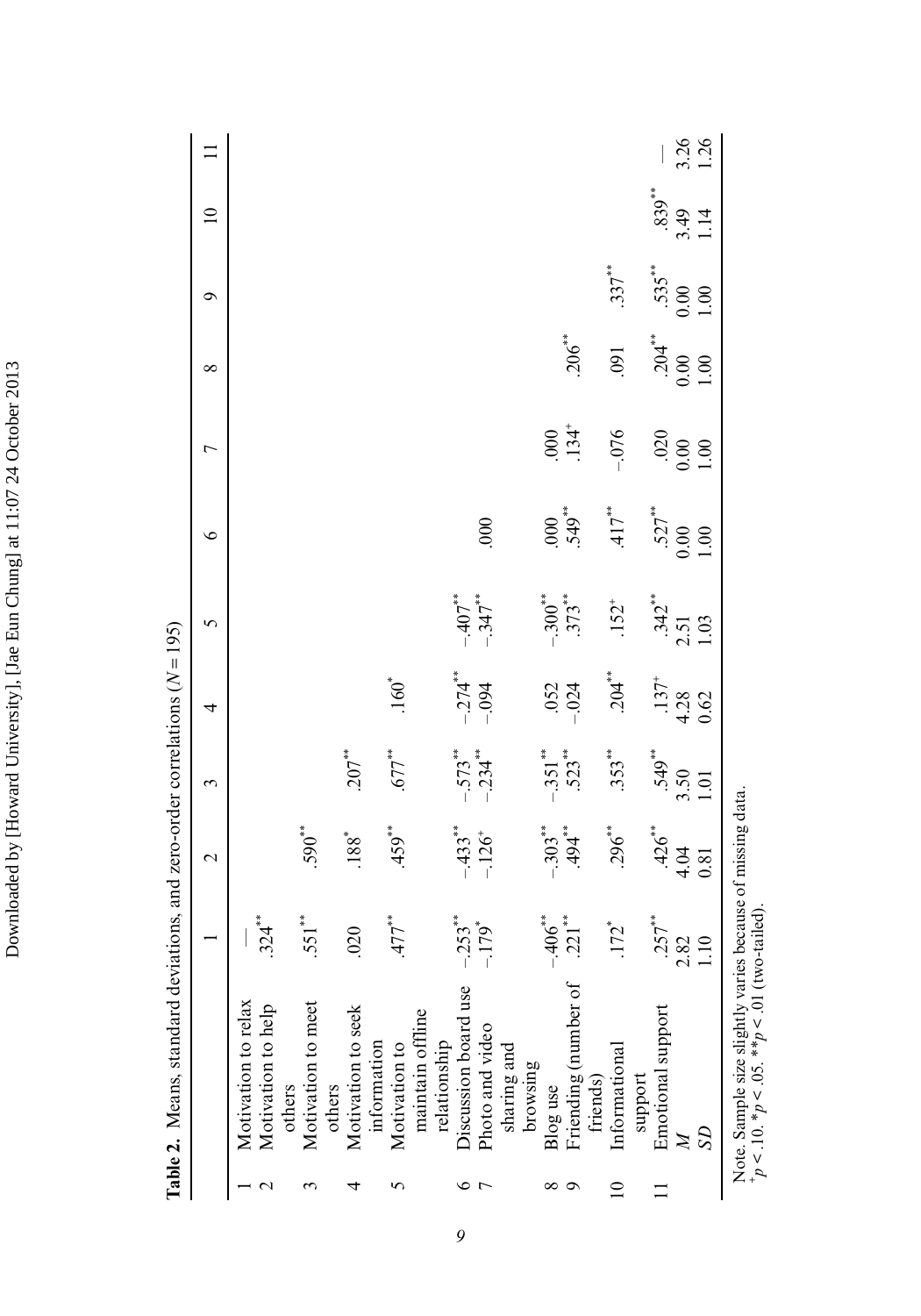|                                                                               |              |                | Factor loadings |     |     |
|-------------------------------------------------------------------------------|--------------|----------------|-----------------|-----|-----|
| The reason why I visit [site name] is $\dots$                                 | $\mathbf{1}$ | $\overline{2}$ | 3               | 4   | 5   |
| Factor 1: Motivation to relax                                                 |              |                |                 |     |     |
| To pass time                                                                  | .92          |                |                 |     |     |
| To entertain myself                                                           | .88          |                |                 |     |     |
| To occupy my time                                                             | .88          |                |                 |     |     |
| To spend time when I am bored                                                 | .78          |                |                 |     |     |
| To forget my worries                                                          | .61          |                |                 |     |     |
| Factor 2: Motivation to help others                                           |              |                |                 |     |     |
| To help others                                                                |              | .85            |                 |     |     |
| To provide support to others                                                  |              | .82            |                 |     |     |
| To show others encouragement                                                  |              | .80            |                 |     |     |
| To contribute to discussions                                                  |              | .68            |                 |     |     |
| Factor 3: Motivation to meet others                                           |              |                |                 |     |     |
| To make new friends with similar interests                                    |              |                | .82             |     |     |
| To meet new people with similar interests                                     |              |                | .69             |     |     |
| To get to know other people                                                   |              |                | .61             |     |     |
| To keep in touch with people I have met                                       |              |                | .61             |     |     |
| through [site name]                                                           |              |                |                 |     |     |
| To find people like me                                                        |              |                | .56             |     |     |
| To communicate with like-minded people                                        |              |                | .55             |     |     |
| Factor 4: Motivation to seek information                                      |              |                |                 |     |     |
| To gather information                                                         |              |                |                 | .82 |     |
| To find out things that I need to know                                        |              |                |                 | .75 |     |
| To look for information I need                                                |              |                |                 | .74 |     |
| To talk to a knowledgeable individual about                                   |              |                |                 | .71 |     |
| topics of my health issues                                                    |              |                |                 |     |     |
| To get answers to specific questions                                          |              |                |                 | .61 |     |
| Factor 5: Motivation to maintain offline                                      |              |                |                 |     |     |
| relationship                                                                  |              |                |                 |     |     |
| To keep connected with people who I otherwise<br>would have lost contact with |              |                |                 |     | .74 |
| To find out what old friends are doing now                                    |              |                |                 |     | .72 |
| To deepen relationships with people that I have                               |              |                |                 |     | .67 |
| met offline                                                                   |              |                |                 |     |     |
| To keep in touch with people who live far                                     |              |                |                 |     | .55 |
| away                                                                          |              |                |                 |     |     |
| Excluded items                                                                |              |                |                 |     |     |
| To learn what others think about something                                    |              |                |                 |     |     |
| To feel relaxed                                                               |              |                |                 |     |     |
| To give my opinion on a topic of conversation                                 |              |                |                 |     |     |
| To respond to others on topics of interest to me                              |              |                |                 |     |     |
| Cronbach's alpha                                                              | .93          | .90            | .91             | .85 | .86 |
| Eigenvalue                                                                    | 4.8          | 4.4            | 4.1             | 3.6 | 2.8 |

 **Table 3.** Exploratory factor analysis of motivation

*Note.* Factor loadings below .40 are suppressed and not shown.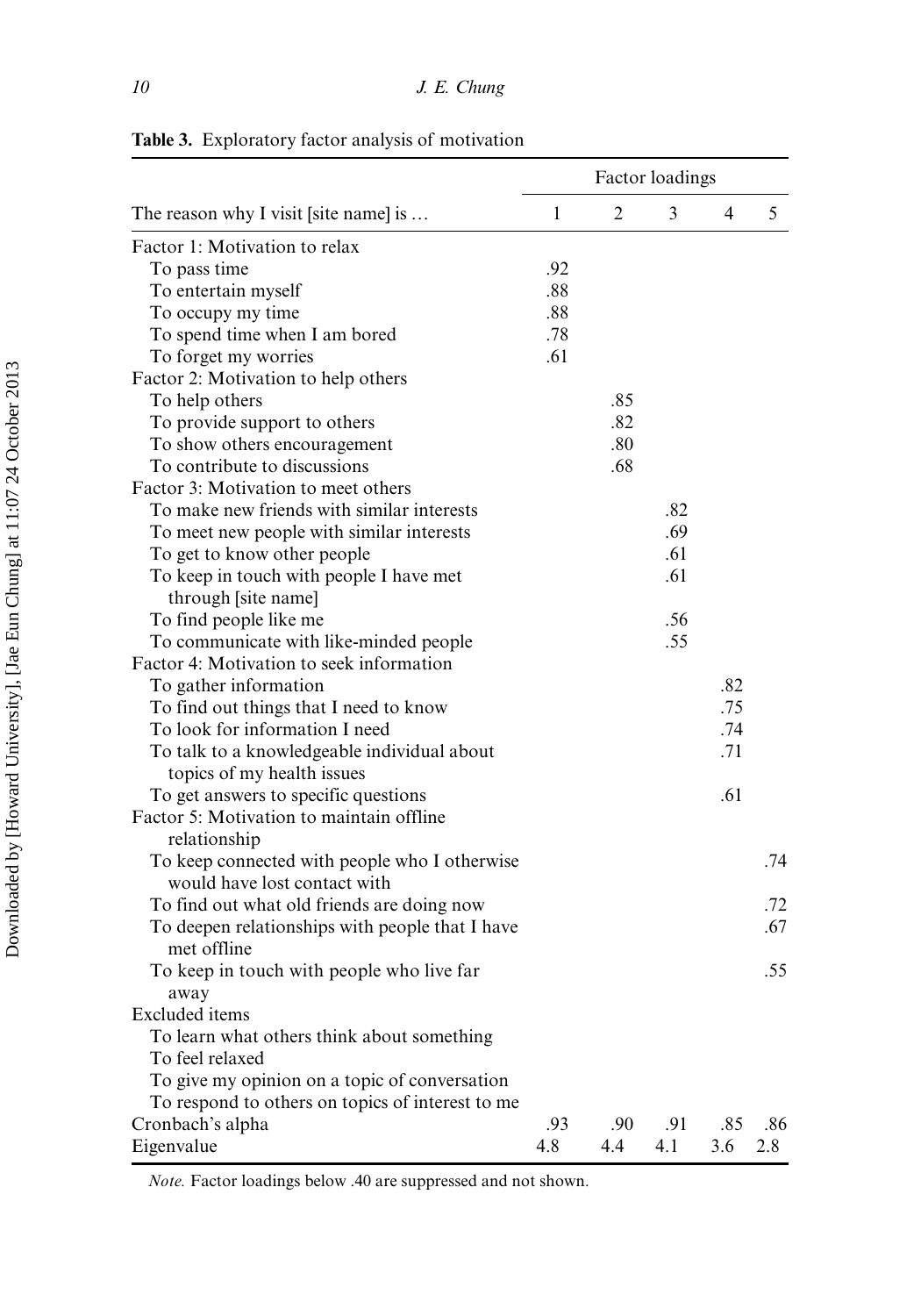For each factor, an average was calculated and compared. Mean comparisons show that motivation to seek information was strongest  $(M=4.28, SD=0.62)$ , followed by motivation to help others ( $M = 4.04$ ,  $SD = 0.81$ ), motivation to meet others in similar conditions ( $M = 3.50$ ,  $SD = 1.01$ ), and motivation to relax ( $M = 2.82$ ,  $SD = 1.10$ ). The weakest motivation was to maintain offline relationships  $(M = 2.51, SD = 1.03)$ . All mean differences were statistically significant  $(p < .001)$ .

Research Question 2 was used to test whether any relation exists between motivation and OSG feature use. To determine this relation, the 15 items on OSG feature use were analyzed using the principal component factor analysis method and Varimax procedures. Two items that loaded high (greater than .5) simultaneously on two factors were eliminated (Hair et al., 1998). The factor analysis was then repeated and yielded four factors: photo and video sharing and browsing, discussion board use, blog use, and friending (Table 4). The rotated factor scores were then saved for further analyses. Higher scores indicated more intensive use of OSG features.

|                                                                    |     | Factor loadings |     |     |
|--------------------------------------------------------------------|-----|-----------------|-----|-----|
|                                                                    | 1   | 2               | 3   | 4   |
| Factor 1: Photo and video sharing and browsing                     |     |                 |     |     |
| How frequently do you                                              |     |                 |     |     |
| Post photos (excluding profile photos)?                            | .66 |                 |     |     |
| View others' photos?                                               | .66 |                 |     |     |
| Comment on others' photos?                                         | .82 |                 |     |     |
| Post videos?                                                       | .63 |                 |     |     |
| View others' videos?                                               | .87 |                 |     |     |
| Comment on others' videos?                                         | .88 |                 |     |     |
| Factor 2: Discussion board use                                     |     |                 |     |     |
| How frequently do you                                              |     |                 |     |     |
| Read postings on discussion forum?                                 |     | .82             |     |     |
| Reply to postings on discussion forum?                             |     | .84             |     |     |
| Post messages on discussion forum, excluding<br>replying comments? |     | .70             |     |     |
| Factor 3: Blog use                                                 |     |                 |     |     |
| How frequently do you                                              |     |                 |     |     |
| Write blogs?                                                       |     |                 | .88 |     |
| Read others' blogs?                                                |     |                 | .72 |     |
| Comment on others' blogs?                                          |     |                 | .69 |     |
| Factor 4: Friending                                                |     |                 |     |     |
| How many people are on your friend list?                           |     |                 |     | .87 |
| Excluded items                                                     |     |                 |     |     |
| How frequently do you                                              |     |                 |     |     |
| Send private messages?                                             |     |                 |     |     |
| Receive private messages?                                          |     |                 |     |     |
| Cronbach's alpha                                                   | .90 | .83             | .83 |     |
| Eigenvalue                                                         | 3.8 | 2.6             | 2.3 | 1.2 |

 **Table 4.** Exploratory factor analysis of OSG feature use

*Note*. Factor loadings below .40 are suppressed and not shown.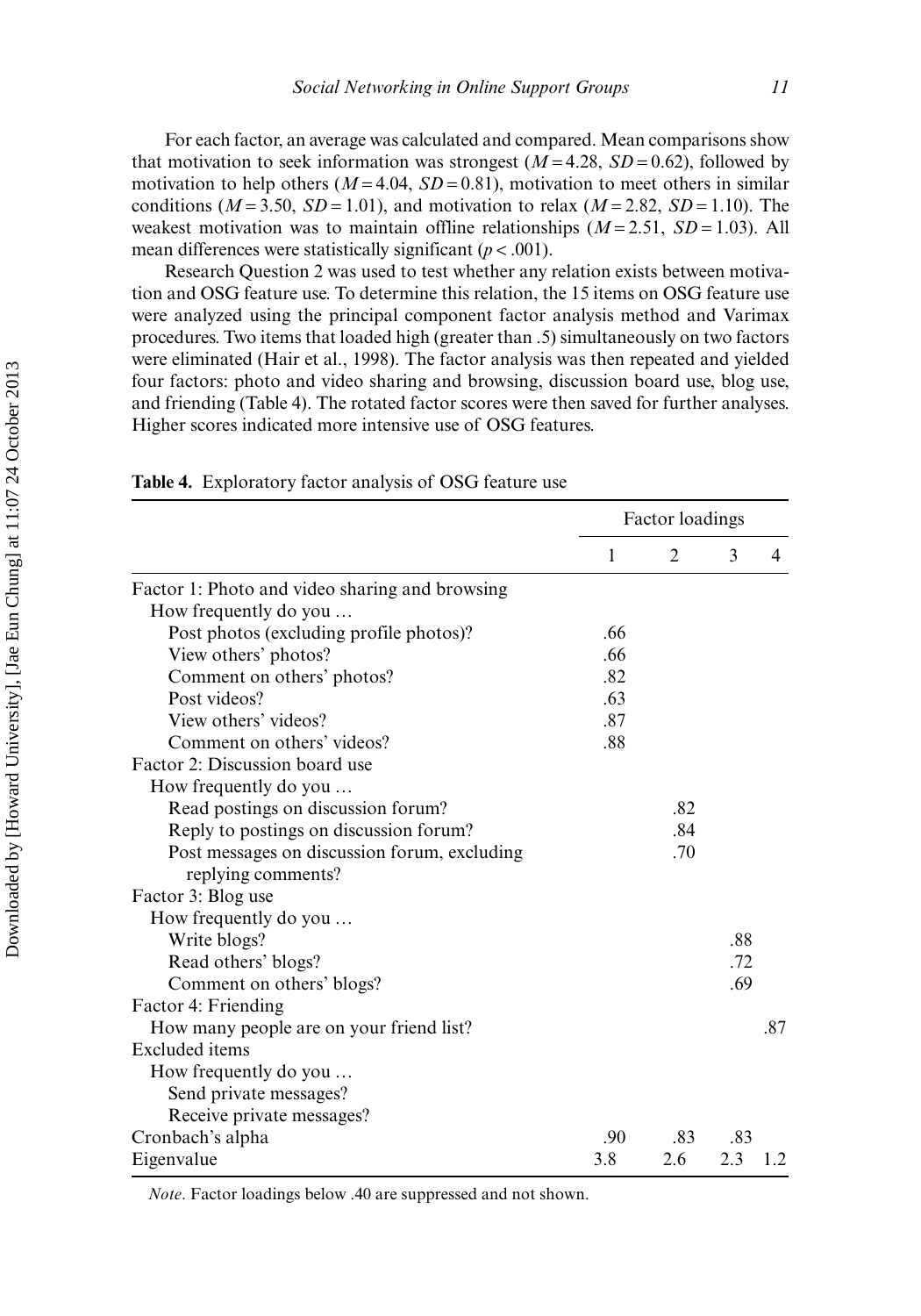|                                                | Model 1:<br>Discussion<br>board use | Model: Photo<br>and video<br>sharing and<br>browsing | Model 3:<br>Blog use | Model 4:<br>Friending<br>(number of<br>friends) |
|------------------------------------------------|-------------------------------------|------------------------------------------------------|----------------------|-------------------------------------------------|
| Motivation to seek<br>information              | $218**$                             | .100                                                 | .091                 | $-.064$                                         |
| Motivation to help others                      | $352***$                            | .138                                                 | .093                 | $.278***$                                       |
| Motivation to meet others                      | $.485***$                           | $.189*$                                              | .143                 | $.287***$                                       |
| Motivation to relax                            | .128                                | .034                                                 | $.208*$              | $-.570$                                         |
| Motivation to maintain<br>offline relationship | $319***$                            | 299***                                               | $.185*$              | $.220***$                                       |

 **Table 5.** Multiple ordinary least squares regression analysis predicting use of different features from motivation

*Note.* Control variables include age, gender, coresidency (live alone or with someone), education, urban-rural residency, race, self-reported health status, and duration of OSG use. To avoid multicollinearity issues, five motivation factors were entered separately to the regression models following control variables.

\**p* < .05. \*\**p* < .01. \*\*\**p* < .001.

Regression models were run to test the relation between motivation and the use of OSG features. Table 5 shows the results of regression analyses predicting the use of the discussion board, photo and video sharing and browsing, blog use, and use of the friending feature, respectively. Holding control variables constant, results show that use of the discussion board was significantly related to motivation to seek information ( $\beta$  = .218, *p* < .01), motivation to help others ( $\beta$  = .352, *p* < .001), motivation to meet others (β = .485, *p* < .001), and motivation to maintain offline relationships (β = .319,  $p < .001$ ). Use of photo and video features was significantly related to the motivation to meet others (β = .189, *p* < .05) and to maintain offline relationships (β = .299, *p* < .001). For the use of blog features, motivation to relax  $(\beta = .208, p < .01)$  and motivation to maintain offline relationships ( $\beta$  = .185,  $p < .01$ ) were the two significant predictors. For the use of friending feature, motivation to help others (β = .278, *p* < .001), motivation to meet others ( $\beta = .287$ ,  $p < .001$ ), and motivation to maintain offline relationships  $(\beta = .220, p < .001)$  were the three significant predictors.

Research Question 3 was designed to examine how the use of specific features is related to the perception of support from OSGs. The variables for the two types of support were entered into two separate regression models for their high correlation. Tables 6 (informational support) and 7 (emotional support) show the results of multiple regression analyses in which two types of perception of support from OSGs were regressed against the four factors of OSG feature use. The only feature significantly related to the perception of informational support was the use of the discussion board (β = .321, *p* < .01; Table 6). Table 7 shows that the perception of emotional support was dependent on the use of discussion board (β = .364, *p* < .001), blog (β = .128, *p* < .10), and friending (β = .237, *p* < .05).

# **Discussion**

# *Summary of Findings*

Online social networking features have been increasingly adopted on OSGs (Bender et al., 2008; Kamel Boulos & Wheeler, 2007), yet little is known about OSG users'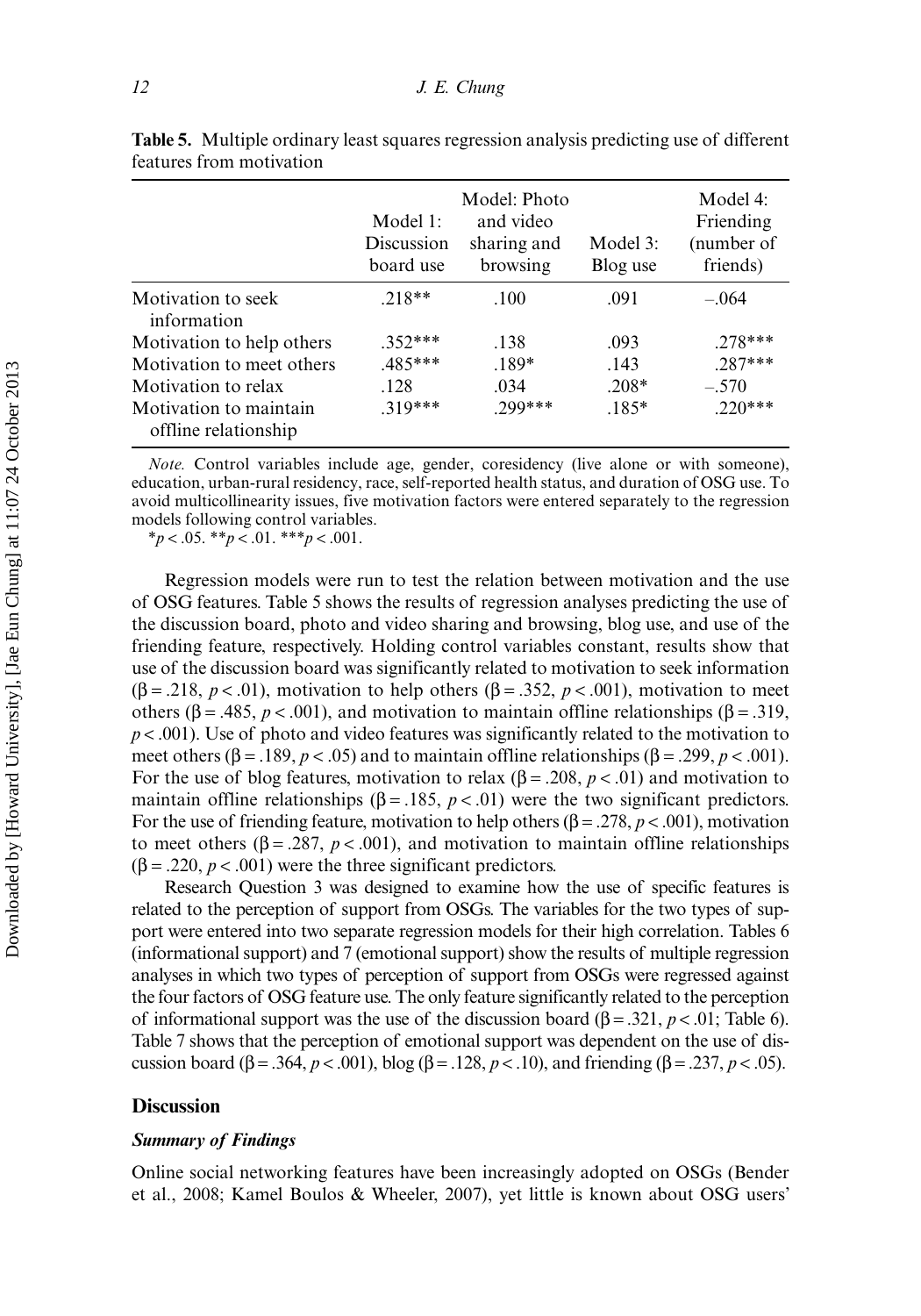|                                         | Standardized $\beta$ |            |  |
|-----------------------------------------|----------------------|------------|--|
| Control variables                       |                      |            |  |
| Age                                     | $-.109$              | $-.081$    |  |
| Gender (referent $=$ male)              | $-.079$              | .040       |  |
| Live alone (referent = $no$ )           | .028                 | .044       |  |
| Education                               | $-.188*$             | $-.062$    |  |
| $Residency$ (referent = rural/suburban) | .016                 | $-.003$    |  |
| Race (referent = $non-White$ )          | $.209**$             | $.171*$    |  |
| Health status (referent = $poor$ )      |                      |            |  |
| Excellent                               | $-.030$              | .005       |  |
| Good                                    | .025                 | .031       |  |
| Fair                                    | .016                 | .017       |  |
| Duration of OSG use                     | $.156^{+}$           | $.139^{+}$ |  |
| OSG feature use                         |                      |            |  |
| Discussion board use                    |                      | $.321**$   |  |
| Photo and video sharing and browsing    |                      | $-.047$    |  |
| Blog use                                |                      | .050       |  |
| Friending (number of friends)           |                      | .101       |  |
| Incremental $R^2$                       |                      | $.097**$   |  |
| Total $R^2$                             | .162                 | .259       |  |
| F                                       | $2.789**$            | 3.499*     |  |

 **Table 6.** Multiple ordinary least squares regression analyses predicting OSG informational support from OSG feature use

*Note.* OSG = online support group.<br>  ${}^{+}p$  < .10. \* $p$  < .05. \*\* $p$  < .01.

experiences with regard to these new features. Thus, the present study surveyed current users of OSGs and examined how the various features on OSGs are used and appreciated by individuals with diverse needs. A number of interesting results emerged and are subsequently presented in the order of the research questions.

The first research question was designed to investigate motivation behind using OSGs that incorporate features of online social networking. Consistent with previous research on OSGs (Buchanan & Coulson, 2007; Coulson, 2005; Leimester & Krcmar, 2006; Meier et al., 2007; Rodgers & Chen, 2005; Tanis, 2008), the strongest motivation was information seeking: to learn more about one's health condition, to find information about treatment, and to seek out advice from people undergoing or having undergone similar health problems. It is interesting that the second strongest motivation was the provision of support to other OSG users. Previous researchers on OSG have rarely tapped into this motivation as a primary reason to visit OSGs, but the literature on social support includes the positive effects of helping gestures, such as feelings of belongingness and reduced distress and mortality (Brown, Nesse, Vinokur, & Smith, 2003; Midlarsky, 1991; Riessman, 1965; Taylor & Turner, 2001). In the use of OSG, helping can be empowering because the act of helping can offer the feeling of becoming a better and useful person (Reeves, 2000; van Uden-Kraan, Drossaert, Taal, Shaw, et al., 2008).

The motivation to meet new people also emerged as a primary reason to visit OSGs. Unlike general social networking sites for which the major motivation is to maintain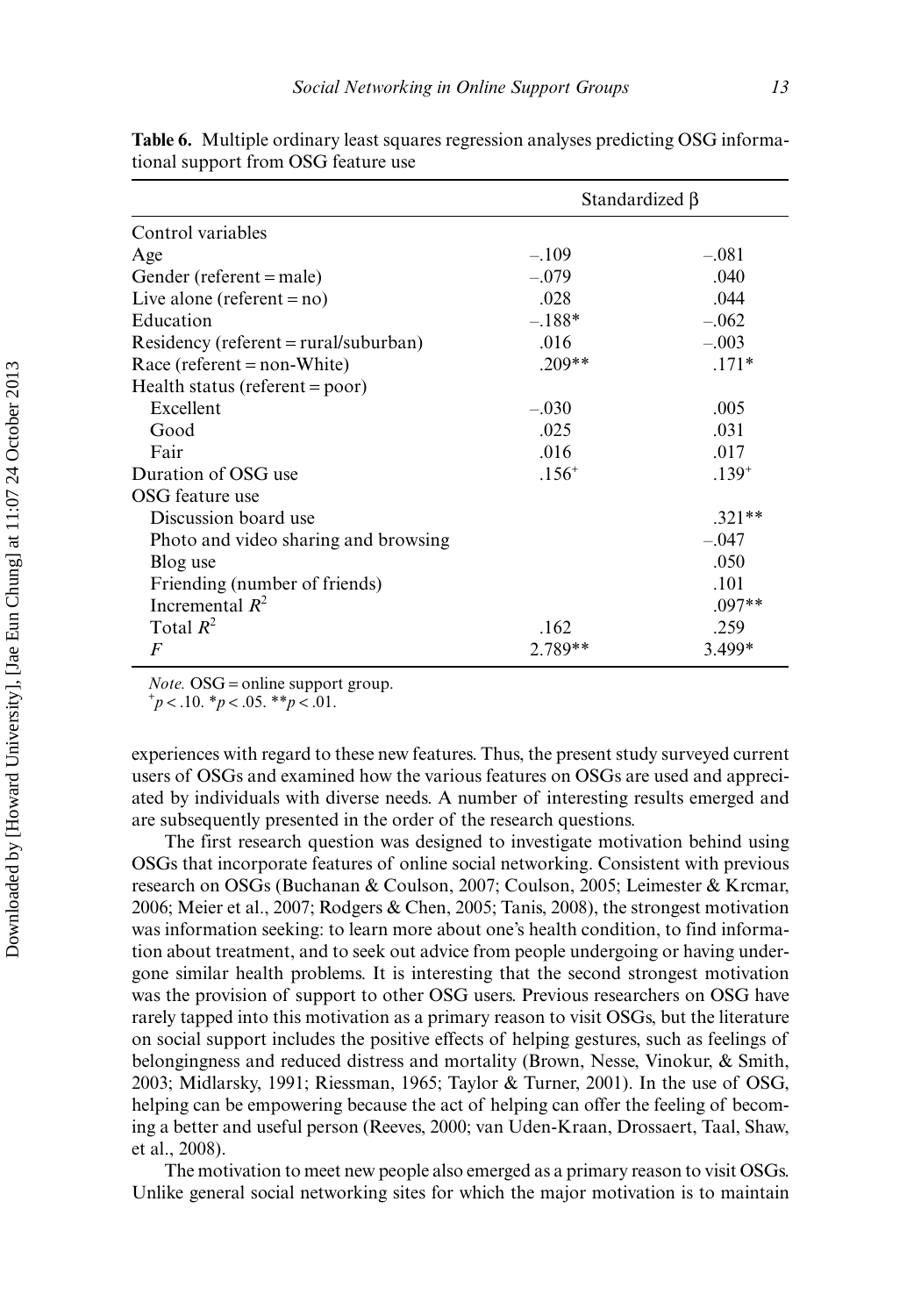|                                         | Standardized $\beta$ |            |  |
|-----------------------------------------|----------------------|------------|--|
| Control variables                       |                      |            |  |
| Age                                     | $-.161+$             | $-.061$    |  |
| Gender (referent $=$ male)              | $-.249**$            | $-.068$    |  |
| Live alone (referent = $no$ )           | .060                 | .089       |  |
| Education                               | $-.178*$             | $-.005$    |  |
| $Residency$ (referent = rural/suburban) | .031                 | $-.004$    |  |
| Race (referent = $non-White$ )          | $.163*$              | $.132^{+}$ |  |
| Health status (referent = $poor$ )      |                      |            |  |
| Excellent                               | .059                 | .126       |  |
| Good                                    | .069                 | .104       |  |
| Fair                                    | .071                 | .075       |  |
| Duration of OSG use                     | $.189*$              | $.146*$    |  |
| OSG feature use                         |                      |            |  |
| Discussion board use                    |                      | $.364***$  |  |
| Photo and video sharing and             |                      | $-.001$    |  |
| browsing                                |                      |            |  |
| Blog use                                |                      | $.128^{+}$ |  |
| Friending (number of friends)           |                      | $.237*$    |  |
| Incremental $R^2$                       |                      | $.172***$  |  |
| Total $R^2$                             | .292                 | .464       |  |
| F                                       | 5.888***             | 8.580***   |  |

 **Table 7.** Multiple ordinary least squares regression analyses predicting OSG emotional support from OSG feature use

*Note.* OSG = online support group.<br>  ${}^{+}p$  < .10. \**p* < .05. \*\**p* < .01. \*\*\**p* < .001.

contact with offline friends (Ellison et al., 2007; Raacke & Bonds-Raacke, 2008), OSGs were found to be valued as a venue for making new online friends. Through these new relationships with people having similar health problems, OSG users can recover a sense of normalcy (Festinger, 1954) and achieve distance from those who may hold unrealistic anticipation for fast recovery (Newman et al., 2011; Tanis, 2007).

The second research question focused on the link between motivation and use of various features of OSGs. According to the uses-and-gratifications framework, individuals use media in the way to fulfill their needs and thus consume certain contents more often than others (Blumler & Katz, 1974). The findings show that blog features are most frequently used by people who used the site as a means of relaxation. Photo and video sharing features are most frequently used by those who use the site as a way for social interaction. It is not surprising that those who join OSGs mainly for information make the least use of diverse features available on OSGs. Information seekers use online social networking features to a minimum degree and limit their use primarily to discussion board. Information seekers' passive patterns of use were also documented by previous studies on lurking behaviors (Mo & Coulson, 2010; Nonnecke et al., 2006; Nonnecke, Preece, & Andrews, 2004). Compared to posters, lurkers are little interested in companionship in online communities, yet they are keen on learning new information as much as posters (Nonnecke et al., 2006; Nonnecke et al., 2004; Preece, Nonnecke, & Andrews, 2004).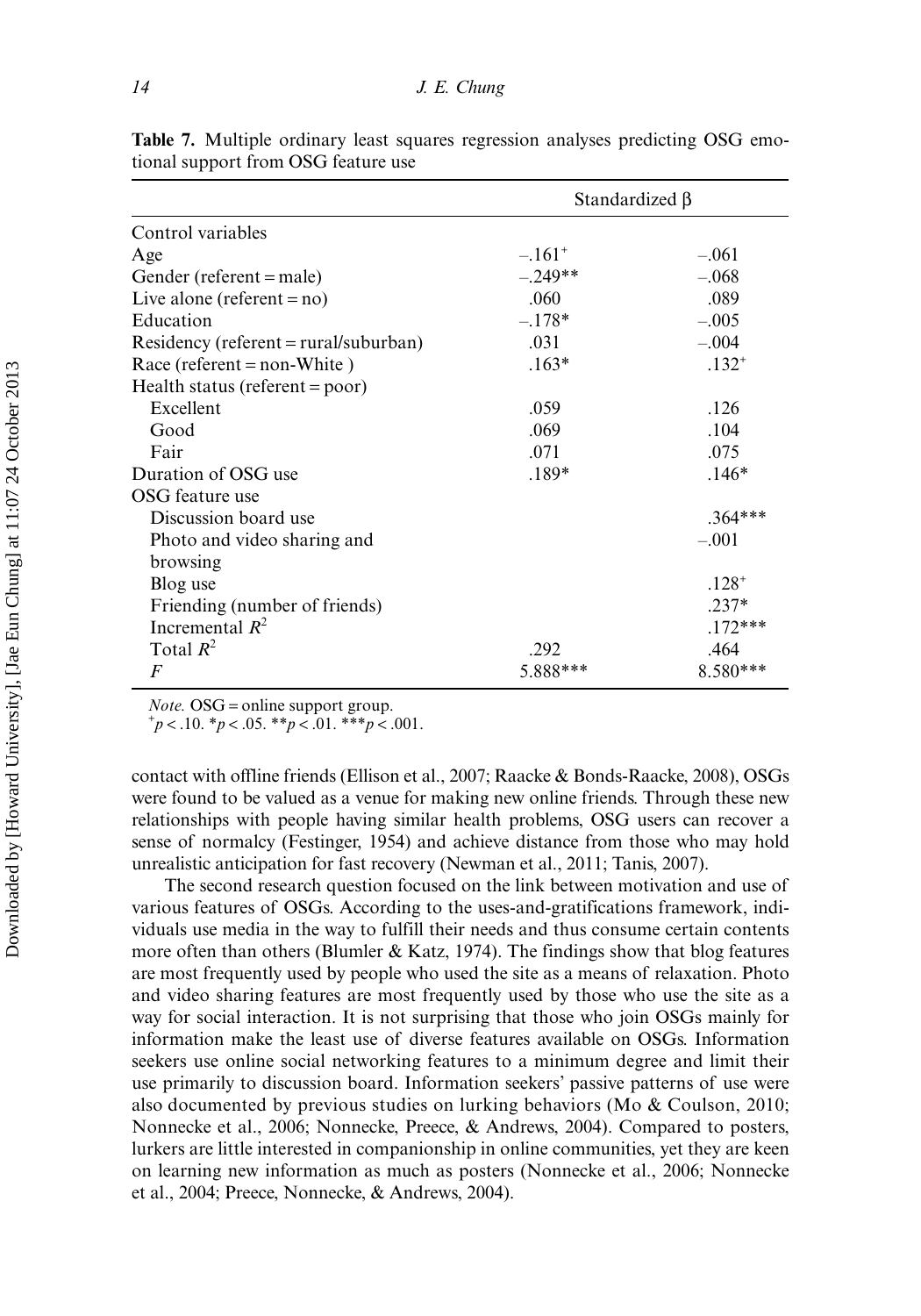By contrast, socializers actively friend others and make intensive use of photo and video sharing features. A close look at friending, a distinct feature of social networking sites, reveals that those who friend many people tend to have a strong motivation to meet new people, maintain offline relationships, and help others. OSG users take advantage of social networking and other various features only when they believe that these features will help fulfill their social and emotional needs (Rau et al., 2008).

The third and final research question was designed to examine how perceptions develop toward availability and types of support in the OSG depending on the use of different OSG features. Results show that use of discussion boards is related to the perception that the OSG offers both informational and emotional support. Uses of blog features and friending, on the contrary, are associated only with the perception that OSG provides emotional support. These results show that online social networking features, such as friending and sharing of personal stories on blogs, are indeed helpful in satisfying the need for emotional support whereas the need for informational support is met primarily through the use of discussion boards.

#### *Implications*

Overall, the present study sheds light upon online social networking features in the context of health-related OSGs. As increasing numbers of people turn to OSGs, understanding the ways these new venues and features are used and appreciated as support and healthcare resources is essential.

In a theoretical sense, the present study demonstrates that the uses-and-gratifications framework is useful in conducting a focused assessment of each feature and understanding individual users' experiences in OSGs (Barrera et al., 2002; Dutta & Feng, 2007). Findings show that OSGs do not deliver the same degrees and types of benefits to all users. They also support the argument of the uses-and-gratifications framework as well as optimal matching theory (Cutrona & Russell, 1990; Turner, Grube, & Meyers, 2001) that any variations in media choice and appreciation need to be viewed in conjunction with individual differences in needs and motivations.

In a methodological sense, by surveying people who have been using OSG in natural settings, this study captured the links among motivation, use of various OSG features, and support perception. Despite their own merits, experiments (Barrera et al., 2002; Freeman et al., 2008) are unable to explain thoroughly the processes through which OSGs become efficacious for their users (Han et al., 2009). In experiments, subjects are arbitrarily assigned to participate in OSGs, and thus understanding the motivations that precede OSG use is not feasible.

In addition, two practical lessons can be drawn from the findings. First, the present study empirically supports the claim that the integration and use of online social networking features are advantageous to OSG users (Fenech, 2009; Holahan, 2008; Landro, 2006; Miller, 2008; Morphy, 2008), especially to those in need of emotional support. Healthcare professionals can also use OSGs and social networking features to reach out to those in need and to understand patients' perspectives and emotional coping strategies with regard to their health concerns. Second, findings of the present study have implications for the design of OSGs. Findings have shown that OSG members use some features more often than others depending on their needs (e.g., information seeking, social interaction, relaxation). Therefore, one way to optimize the OSG user experience is to screen the needs of OSG users, learn patterns of use by people with diverse needs, and then customize the display of features according to their use patterns.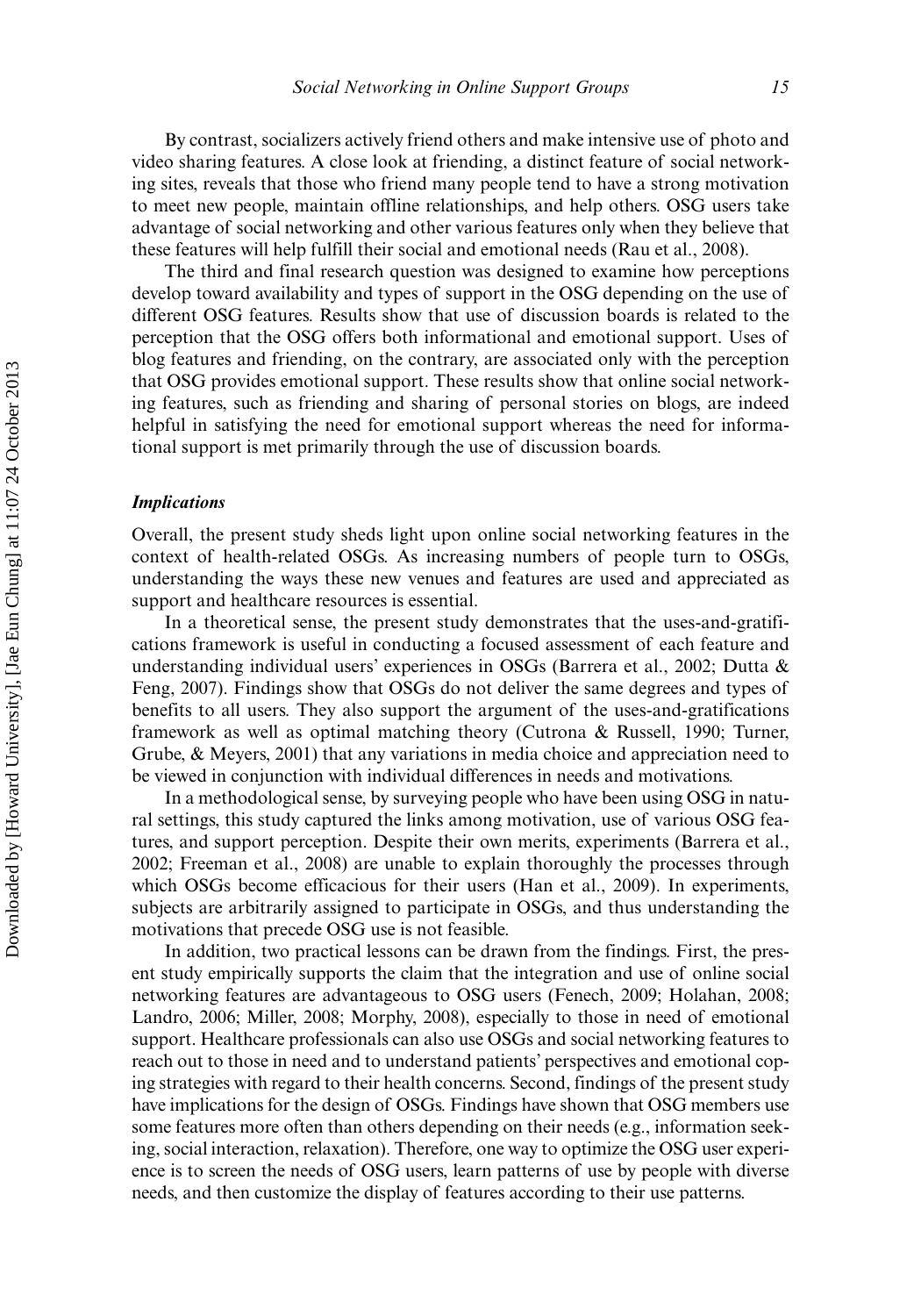# *Limitations and Directions for Future Research*

Several limitations of the present study point to directions for future research. First, the present study examined only one positive outcome associated with OSG use: perception of support. More research is required to understand any possible negative aspects of OSG use, such as decreased face-to-face interaction (Demiris, 2006) and excessive reliance on OSGs (Adams, 2007; Caplan, 2003).

Second, future research should implement other study designs, such as longitudinal and experimental designs, and investigate how the support received from the use of OSGs translates into psychological and health outcomes. Research suggests that support received from OSGs has the potential to foster feelings of empowerment and a sense of control and independence (Barak, Boniel-Nissim, & Suler, 2008; van Uden-Kraan, Drossaert, Taal, Seydel, et al., 2008), which in turn bring positive changes in health (Barak et al., 2008; Seckin, 2009). Such change in health can be captured only in longitudinal studies. Experiments can also help clarify the causal link between the use of each individual OSG feature and psychological and physical outcomes.

The last limitation involves measurement. Some respondents may have inaccurately recalled the frequency of their use of certain features. When coupled with survey data, system-recorded data (such as log of each participant's connecting time, frequency of visit, and continuity of use) can provide more accurate and complete information about the use of OSGs (Han et al., 2009).

## **References**

- Adams, P. J. (Ed.). (2007). *Fragmented intimacy: Addiction in a social world*. New York, NY: Springer.
- An, L. C., Schillo, B. A., Saul, J. E., Wendling, A. H., Klatt, C. M., Berg, C. J., … Luxenberg, M. G. (2008). Utilization of smoking cessation informational, interactive, and online community resources as predictors of abstinence: Cohort study. *Journal of Medical Internet Research, 10*(5). Retrieved from http://www.jmir.org/2008/5/e55/
- Barak, A., Boniel-Nissim, M., & Suler, J. (2008). Fostering empowerment in online support groups. *Computers in Human Behavior*, *24*, 1867–1883.
- Barnett, G. A., & Hwang, J. (2006). The use of the Internet for health information and social support: A content analysis of online breast cancer discussion groups. In M. Murero & R. E. Rice (Eds.), *The Internet and health care: Theory, research and practice* (pp. 233–253). Mahwah, NJ: Erlbaum.
- Barrera, M., Glasgow, R. E., McKay, H. G., Boles, S. M., & Feil, E. G. (2002). Do Internetbased support interventions change perceptions of social support?: An experimental trial of approaches for supporting diabetes self-management. *American Journal of Community Psychology*, *30*, 637–654.
- Baum, L. S. (2004). Internet parent support groups for primary caregivers of a child with special health care needs. *Pediatric Nursing*, *30*, 381–388.
- Beaudoin, C. E., & Tao, C. C. (2007). Benefiting from social capital in online support groups: An empirical study of cancer patients. *CyberPsychology & Behavior*, *10*, 587–590.
- Bender, J. L., O'Grady, L., & Jadad, A. R. (2008). Supporting cancer patients through the continuum of care: A view from the age of social networks and computer-mediated communication. *Current Oncology*, *15*, s42–s47.
- Blumler, J. G., & Katz, E. (1974). *The uses of mass communications: Current perspectives on gratifications research*. Newbury Park, CA: Sage.
- Bolger, N., Zuckerman, A., & Kessler, R. C. (2000). Invisible support and adjustment to stress. *Journal of Personality and Social Psychology*, *79*, 953–961.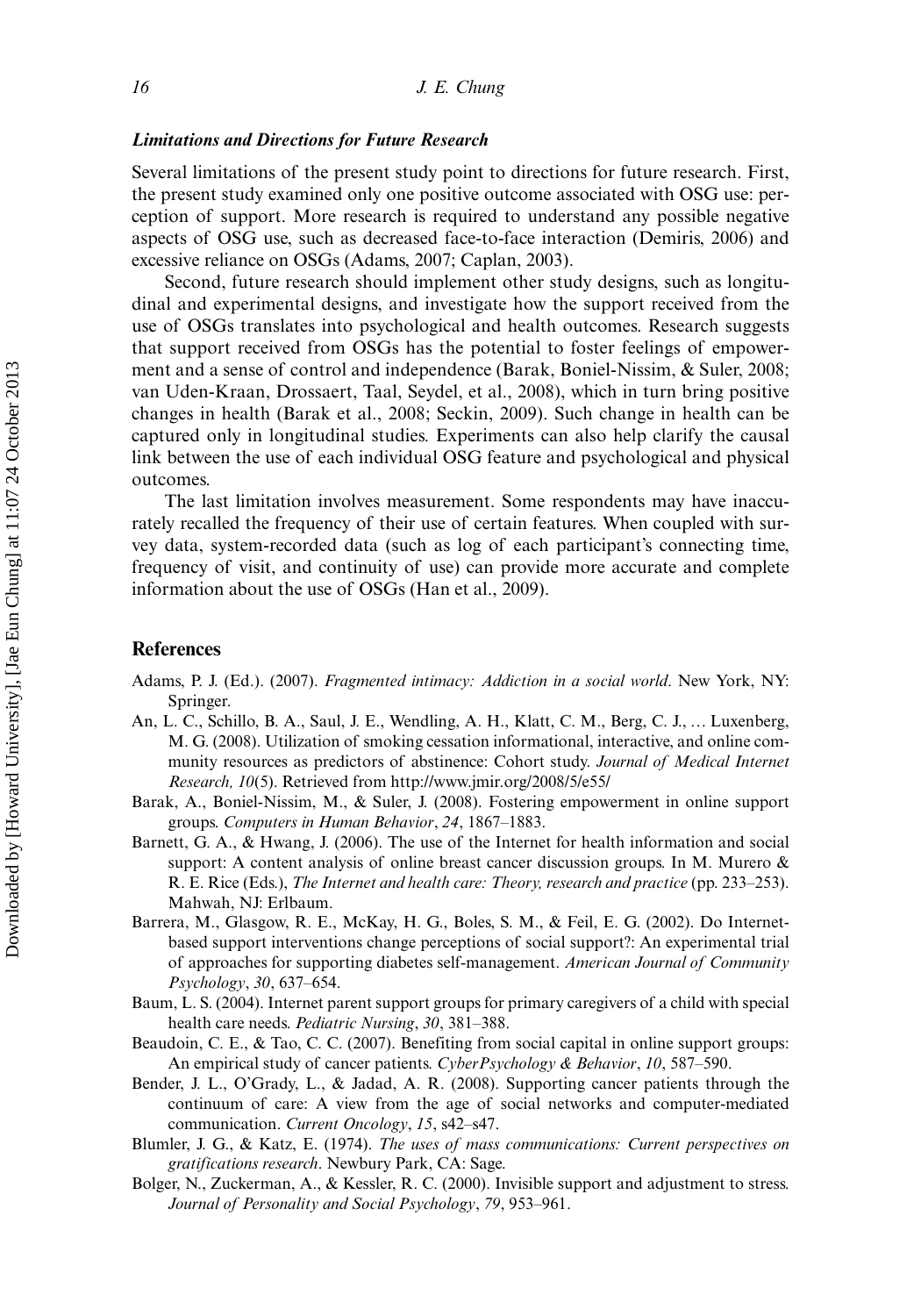- Boyd, D. M., & Ellison, N. B. (2007). Social network sites: Definition, history, and scholarship. *Journal of Computer-Mediated Communication*, *13*(1), 210–230.
- Braithwaite, D. O., Waldron, V. R., & Finn, J. (1999). Communication of social support in computer-mediated groups for people with disabilities. *Health Communication*, *11*(2), 123–151.
- Brown, S. L., Nesse, R. M., Vinokur, A. D., & Smith, D. M. (2003). Providing social support may be more beneficial than receiving it. *Psychological Science*, *14*, 320–327.
- Buchanan, H., & Coulson, N. S. (2007). Accessing dental anxiety online support groups: An exploratory qualitative study of motives and experiences. *Patient Education and Counseling*, *66*, 263–269.
- Bumgarner, B. A. (2007). You have been poked: Exploring the uses-and-gratifications of Facebook among emerging adults. *First Monday*, *12*(11). Retrieved from http://firstmonday. org/htbin/cgiwrap/bin/ojs/index.php/fm/article/view/2026/1897
- Burg, M. M., Barefoot, J., Berkman, L., Catellier, D. J., Czajkowski, S., Saab, P., … Taylor, C. B. (2005). Low perceived social support and post-myocardial infarction prognosis in the enhancing recovery in coronary heart disease clinical trial: The effects of treatment. *Psychosomatic Medicine*, *67*, 879–888.
- Campbell, D. T. (1998). Recommendations for apa test standards regarding construct, trait, or discriminant validity. *The American Psychologist*, *15*, 546–553.
- Caplan, S. E. (2003). Preference for online social interaction: A theory of problematic Internet use and psychosocial well-being. *Communication Research*, *30*, 625–648.
- Cooper, G. (2004). Exploring and understanding online assistance for problem gamblers: The pathways disclosure model. *International Journal of Mental Health & Addiction*, *1*(2), 32–38.
- Coulson, N. S. (2005). Receiving social support online: An analysis of a computer-mediated support group for individuals living with irritable bowel syndrome. *CyberPsychology & Behavior*, *8*, 580–584.
- Cummings, J. N., Sproull, L., & Kiesler, S. B. (2002). Beyond hearing: Where real world and online support meet. *Group Dynamics: Theory, Research, and Practice*, *6*(1), 78–88.
- Cutrona, C. E., & Russell, D. W. (1990). Type of social support and specific stress: Toward a theory of optimal matching. In B. R. Sarason, I. G. Sarason, & G. R. Pierce (Eds.), *Social support: An interactional view* (pp. 319–366). New York, NY: Wiley.
- Davison, K. P., Pennebaker, J. W., & Dickerson, S. S. (2000). Who talks? The social psychology of illness support groups. *American Psychologist*, *55*, 205–217.
- Demiris, G. (2006). The diffusion of virtual communities in health care: Concepts and challenges. *Patient Education and Counseling*, *62*, 178–188.
- Dunn, J., Steginga, S. K., Occhipinti, S., & Wilson, K. (1999). Evaluation of a peer support program for women with breast cancer: Lessons for practitioners. *Journal of Community Applied Social Psychology*, *9*, 13–22.
- Dutta, M. J., & Feng, H. (2007). Health orientation and disease state as predictors of online health support group use. *Health Communication*, *22*, 181–189.
- Elkin, N. (2008). *How America searches: Health and wellness*. New York, NY: iCrossing.
- Ellison, N. B., Lampe, C., & Steinfield, C. (2009). Social network sites and society: Current trends and future possibilities. *Interactions*, *16*(1), 6–9.
- Ellison, N. B., Steinfield, C., & Lampe, C. (2007). The benefits of Facebook "friends": Social capital and college students' use of online social network sites. *Journal of Computer-Mediated Communication*, *12*, 1143–1168.
- Eysenbach, G., Powell, J., Englesakis, M., Rizo, C., & Stern, A. (2004). Health related virtual communities and electronic support groups: Systematic review of the effects of online peer to peer interactions. *British Medical Journal*, *328*, 1166–1171.
- Feil, E., Noell, J., Lichtenstein, E., Boles, S., & McKay, H. G. (2003). Evaluation of an Internetbased smoking cessation program: Lessons learned from a pilot study. *Nicotine & Tobacco Research*, *5*, 189–194.
- Fenech, S. (2009, February 19). Social networking website livewire to help connect sick kids. *The Daily Telegraph.* Retrieved from http://www.news.com.au/technology/story/ 0,28348,25077879-5014239,00.html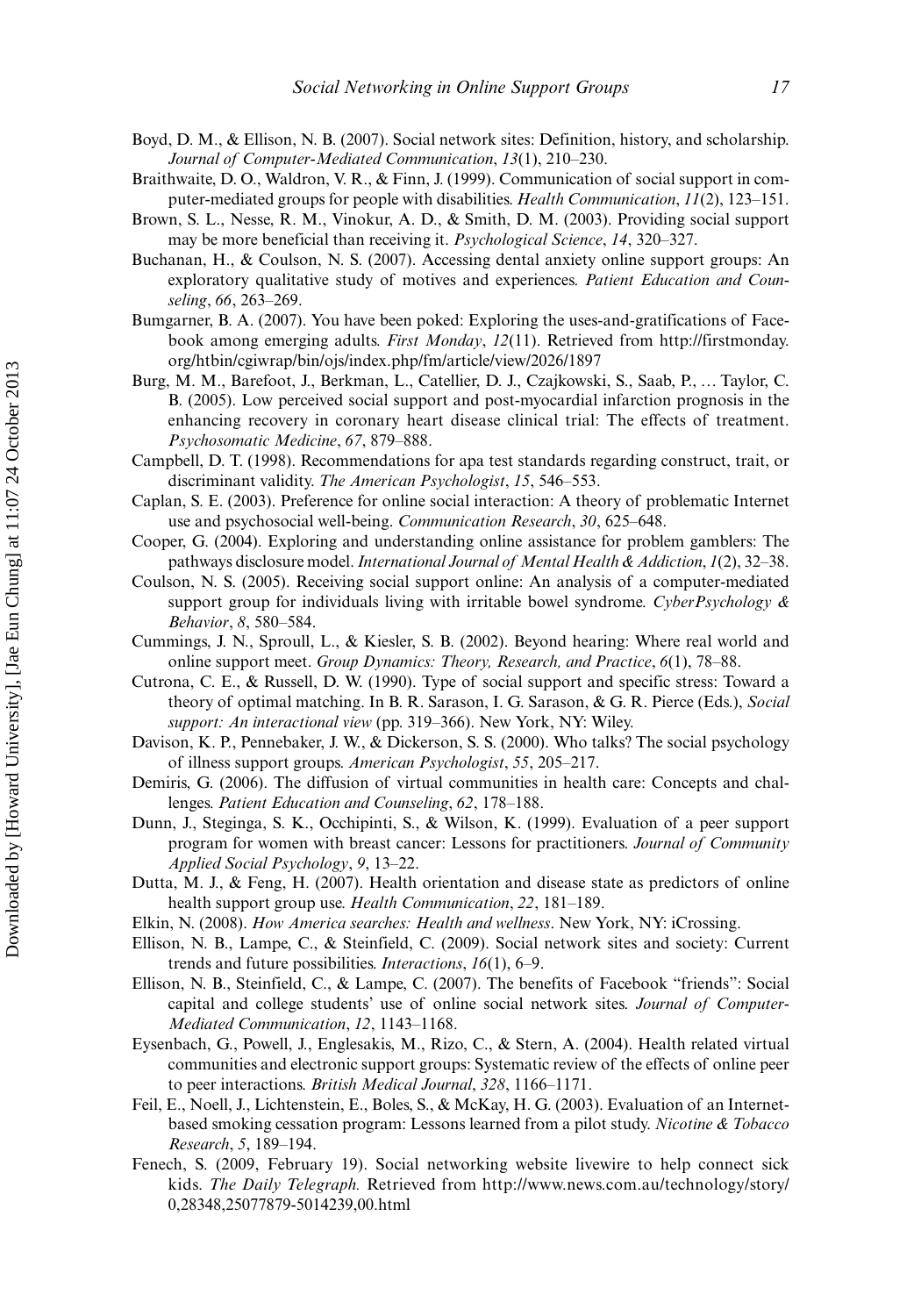- Fogel, J., & Nehmad, E. (2009). Internet social network communities: Risk taking, trust, and privacy concerns. *Computers in Human Behavior, 25*(1), 153–160.
- Fox, S. (2011, February 1). *Health topics.* Washington, DC: Pew Internet & American Life Project. Retrieved from http://www.pewInternet.org/Reports/2011/HealthTopics.aspx
- Fox, S., & Purcell, K. (2010, Mar 24). *Chronic disease and the Internet.* Washington, DC: Pew Internet & American Life Project*.* Retrieved from http://www.pewInternet.org/ Reports/2010/Chronic-Disease.aspx
- Freeman, E., Barker, C., & Pistrang, N. (2008). Outcome of an online mutual support group for college students with psychological problems. *CyberPsychology & Behavior, 11*, 591–593.
- Grace-Farfaglia, P., Dekkers, A., Sundararajan, B., Peters, L., & Park, S. H. (2006). Multinational web uses and gratifications: Measuring the social impact of online community participation across national boundaries. *Electronic Commerce Research, 6*(1), 75–101.
- Hair, J. F., Black, W. C., Babin, B. J., Anderson, R. E., & Tatham, R. L. (1998). *Multivariate data analysis* (5th ed.). Englewood Cliffs, NJ: Prentice Hall.
- Han, J. Y., Hawkins, R. P., Shaw, B. R., Pingree, S., McTavish, F., & Gustafson, D. H. (2009). Unraveling uses and effects of an interactive health communication system. *Journal of Broadcasting & Electronic Media, 53*(1), 112–133.
- Holahan, C. (2008, June 16). Health social networking. *Business Week.* Retrieved from http:// www.businessweek.com/the\_thread/techbeat/archives/2008/06/health\_social\_n.html
- Hwang, K. O., Ottenbacher, A. J., Green, A. P., Cannon-Diehl, M. R., Richardson, O., Bernstam, E. V., … Thomasa, E. J. (2010). Social support in an Internet weight loss community. *International journal of Medical Informatics, 79*(1), 5–13.
- Joinson, A. N. (2008). Looking at, looking up or keeping up with people?: Motives and use of Facebook. In *Proceeding of the 26th Annual SIGCHI Conference on Human Factors in Computing Systems* (pp. 1027–1036). New York: ACM.
- Jupiter Research. (2007). *Online health: Assessing the risk and opportunity of social and one-toone media*. New York, NY: Author.
- Kamel Boulos, M. N., & Wheeler, S. (2007). The emerging web 2.0 social software: An enabling suite of sociable technologies in health and health care education 1. *Health Information & Libraries Journal, 24*(1), 2–23.
- Kral, G. (2006). Online communities for mutual help: Fears, fiction and facts. In M. Murero & R. E. Rice (Eds.), *The Internet and health care: Theory, research and practice* (pp. 215–232). Mahwah, NJ: Erlbaum.
- Krause, N., Liang, J., & Yatomi, N. (1989). Satisfaction with social support and depressive symptoms: A panel analysis. *Psychology and Aging, 4*(1), 88–97.
- Lampe, C., Ellison, N., & Steinfield, C. (2007). A familiar face (book): Profile elements as signals in an online social network, *Proceedings of the SIGCHI Conference on Human Factors in Computing Systems* (pp. 435–444). New York, NY: ACM Press.
- Landro, L. (2006, December 27). Social networking comes to health care: Online tools give patients better access to information and help build communities. *Wall Street Journal.* Retrieved from http://online.wsj.com/article/SB116717686202159961.html
- Lasker, J. N., Sogolow, E. D., & Sharim, R. R. (2006). The role of an online community for people with a rare disease: Content analysis of messages posted on a primary biliary cirrhosis mailinglist. *Journal of Medical Internet Research, 7*(1). Retrieved from http://www. pubmedcentral.nih.gov/articlerender.fcgi?pubmedid=15829472
- Leimester, J. M., & Krcmar, H. (2006). Designing and implementing virtual patient support communities: A german case study. In M. Murero & R. E. Rice (Eds.), *The Internet and health care: Theory, research and practice* (pp. 255–276). Mahwah, NJ: Erlbaum.
- Lu, H.-Y., Shaw, B. R., & Gustafson, D. H. (2011). Online health consultation: Examining uses of an interactive cancer communication tool by low-income women with breast cancer. *International Journal of Medical Informatics, 80*, 518–528.
- Malik, S. H., & Coulson, N. S. (2008). Computer-mediated infertility support groups: An exploratory study of online experiences. *Patient Education and Counseling, 73*, 105–113.

Festinger, L. (1954). A theory of social comparison processes. *Human Relations, 7*(1), 17–140.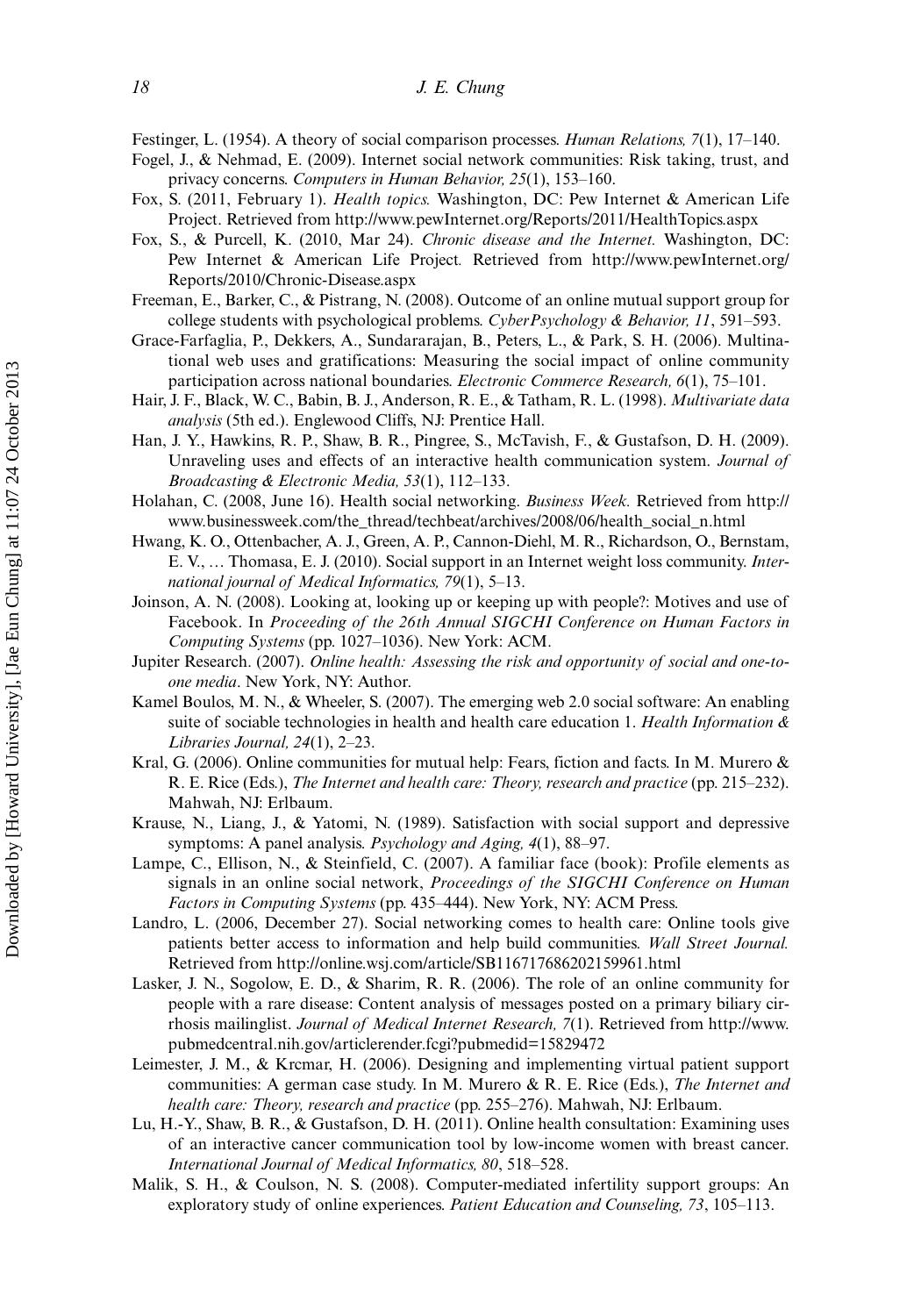- Maloney-Krichmar, D., & Preece, J. (2005). A multilevel analysis of sociability, usability, and community dynamics in an online health community. *ACM Transactions on Computer-Human Interaction (TOCHI), 12*, 201–232.
- Mayfield, R. (2005). Social network dynamics and participatory politics. In J. Lebkowsky & M. Ratcliffe (Eds.), *Extreme democracy* (pp. 116–132). Raleigh, NC: Lulu Press.
- Meier, A., Lyons, E. J., Frydman, G., Forlenza, M., & Rimer, B. K. (2007). How cancer survivors provide support on cancer-related Internet mailing lists. *Journal of Medical Internet Research, 9*(2). Retrieved from http://www.jmir.org/2007/2/e12
- Midlarsky, E. (1991). Helping as coping. In M.S. Clark (Ed.), *Prosocial behavior* (pp. 238–264). Thousand Oaks, CA: Sage.
- Miller, C. C. (2008, October 24). Social networking for patients. *The New York Times.* Retrieved from http://bits.blogs.nytimes.com/2008/10/24/social-networking-for-patients/
- Mo, P. K. H., & Coulson, N. S. (2010). Empowering processes in online support groups among people living with HIV/AIDS: A comparative analysis of 'lurkers' and 'posters.' *Computers in Human Behavior, 26*, 1183–1193.
- Montazeri, A., Jarvandi, S., Haghighat, S., Vahdani, M., Sajadian, A., Ebrahimi, M., … Haji-Mahmoodi, M. (2001). Anxiety and depression in breast cancer patients before and after participation in a cancer support group. *Patient Education and Counseling, 45*, 195–198.
- Morphy, E. (2008, August 6). To your health: The serious side of social networking. *TechNews-World.* Retrieved from http://www.technewsworld.com/story/64065.html?wlc=1234866713
- Nonnecke, B., Andrews, D., & Preece, J. (2006). Non-public and public online community participation: Needs, attitudes and behavior. *Electronic Commerce Research, 6*(1), 7–20.
- Nonnecke, B., Preece, J., & Andrews, D. (2004). What lurkers and posters think of each other. In R. H. Sprague, Jr. (Ed.), *Proceedings of the 37th Annual Hawaii International Conference on System Sciences* (pp. 195–203). Los Alamitos, CA: IEEE Computer Society.
- Newman, M. W., Lauterbach, D., Munson, S. A., Resnick, P., & Morris, M. E. (2011). It's not that I don't have problems, I'm just not putting them on facebook: Challenges and opportunities in using online social networks for health. In P. J. Hinds, J. C. Tang, J. Wang, J. E. Bardram, & N. Ducheneaut (Eds.), *Proceedings of the 2011 ACM Conference on Computer Supported Cooperative Work* (pp. 341–350). New York, NY: ACM.
- Papacharissi, Z., & Rubin, A. M. (2000). Predictors of Internet use. *Journal of Broadcasting & Electronic Media, 44*, 175–196.
- Penninx, B. W., van Tilburg, T., Boeke, A. J., Deeg, D. J., Kriegsman, D. M., & van Eijk, J. T. (1998). Effects of social support and personal coping resources on depressive symptoms: Different for various chronic diseases? *Health Psychology, 17*, 551–558.
- Pleace, N., Burrows, R., Loader, B., Muncer, S., & Nettleton, S. (2000). On-line with the friends of bill w: Social support and the net. *Sociological Research Online, 5*(2). Retrieved from http://www.socresonline.org.uk/5/2/pleace.html
- Preece, J., & Ghozati, K. (2001). Observations and explorations of empathy online. In R. R. Rice & J. E. Katz (Eds.), *The Internet and health communication: Experience and expectations* (pp. 237–260). Thousand Oaks, CA: Sage.
- Preece, J., Nonnecke, B., & Andrews, D. (2004). The top five reasons for lurking: Improving community experiences for everyone. *Computers in Human Behavior, 20*, 201–223.
- Raacke, J., & Bonds-Raacke, J. (2008). MySpace and Facebook: Applying the uses and gratifications theory to exploring friend-networking sites. *CyberPsychology & Behavior, 11*, 169–174.
- Rau, P. L. P., Gao, Q., & Ding, Y. (2008). Relationship between the level of intimacy and lurking in online social network services. *Computers in Human Behavior*, *24*, 2757–2770.
- Rayburn, J. D. (1996). Uses and gratifications. In M. B. Salwen & D. W. Stacks (Eds.), *An integrated approach to communication theory and research* (pp. 145–163). Mahwah, NJ: Erlbaum.
- Reeves, P. M. (2000). Coping in cyberspace: The impact of Internet use on the ability of HIV-positive individuals to deal with their illness. *Journal of Health communication*, *5*, 47–59.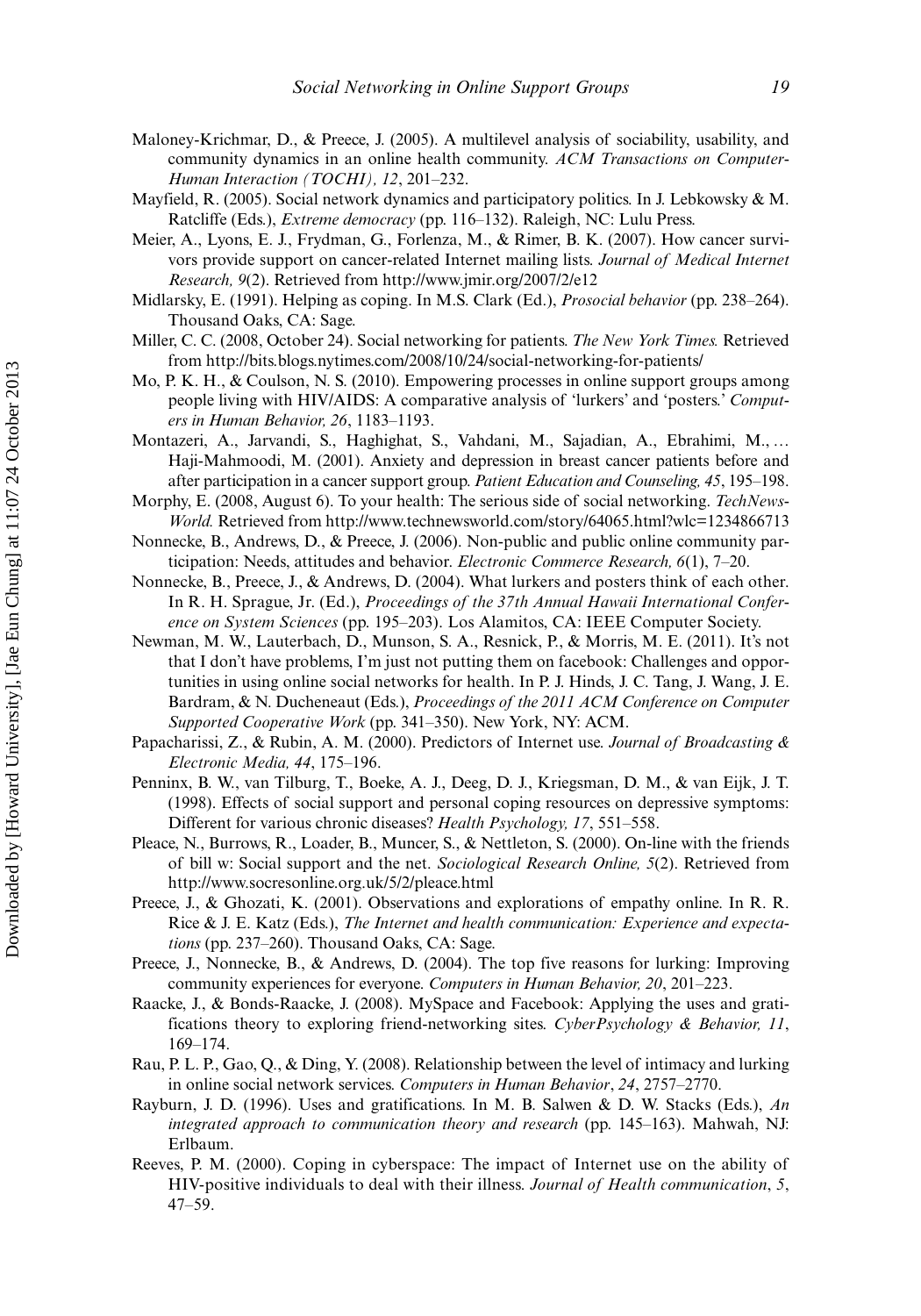- Richardson, C. R., Buis, L. R., Janney, A. W., Goodrich, D. E., Sen, A., Hess, M. L., … Zikmund-Fisher, B. J. (2010). An online community improves adherence in an Internet-mediated walking program. Part 1: Results of a randomized controlled trial. *Journal of Medical Internet Research, 12*(4). Retrieved from http://www.jmir.org/2010/4/e71/
- Riessman, F. (1965). The 'helper' therapy principle. *Social Work*, *10*, 27–32.
- Robinson, J. D., & Turner, J. (2003). Impersonal, interpersonal, and hyperpersonal social support: Cancer and older adults. *Health Communication*, *15*, 227–234.
- Rodgers, S., & Chen, Q. (2005). Internet community group participation: Psychosocial benefits for women with breast cancer. *Journal of Computer-Mediated Communication*, *10*(4). Retrieved from http://jcmc.indiana.edu/vol10/issue4/rodgers.html.
- Rosengren, K. E. (1974). Uses and gratifications: A paradigm outlined. In J. G. Blumler & E. Katz (Eds.), *The uses of mass communications: Current perspectives on gratifications research* (pp. 269–286). Beverly Hills, CA: Sage.
- Ross, C., Orr, E. S., Sisic, M., Arseneault, J. M., Simmering, M. G., & Orr, R. R. (2009). Personality and motivations associated with Facebook use. *Computers in Human Behavior*, *25*, 578–586.
- Rubenstein, E. (2009). Dimensions of information exchange in an online breast cancer support group. *Proceedings of the American Society for Information Science and Technology, 46*(1), 1–5.
- Rubin, A. M. (2002). The uses and gratifications perspective of media effects. In J. Bryant & D. Zillmann (Eds.), *Media effects: Advances in theory and research* (2nd ed., pp. 525–548). Mahwah, NJ: Erlbaum.
- Sarasohn-Kahn, J. (2008, April). *The wisdom of patients: Health care meets online social media.*  Oakland, CA: California HealthCare Foundation. Retrieved from http://www.chcf.org/ publications/2008/04/the-wisdom-of-patients-health-care-meets-online-social-media
- Sarasohn-Kahn, J. (2009, September). *Participatory health: Online and mobile tools help chronically ill manage their care.* Oakland, CA: California HealthCare Foundation. Retrieved from http://www.chcf.org/publications/2009/09/participatory-health-online-and-mobiletools-help-chronically-ill-manage-their-care
- Schweizer, K. J., Leimeister, J. M., & Krcmar, H. (2006, August 4–6). *The role of virtual communities for the social network of cancer patients.* Paper presented at the Twelfth Americas Conference on Information Systems, Acapulco, Mexico.
- Seckin, G. (2009). Internet technology in service of personal health care management: Patient perspective. *Journal of Technology in Human Services, 27*(2), 79–92.
- Shaw, B. R., Han, J. Y., Hawkins, R. P., Stewart, J., McTavish, F., & Gustafson, D. H. (2007). Doctor–patient relationship as motivation and outcome: Examining uses of an interactive cancer communication system. *International Journal of Medical Informatics*, *76*, 274–282.
- Shaw, B. R., Hawkins, R., McTavish, F., Pingree, S., & Gustafson, D. H. (2006). Effects of insightful disclosure within computer mediated support groups on women with breast cancer. *Health Communication*, *19*, 133–142.
- Shaw, B. R., McTavish, F., Hawkins, R., Gustafson, D. H., & Pingree, S. (2000). Experiences of women with breast cancer: Exchanging social support over the chess computer network. *Journal of Health Communication*, *5*, 135–159.
- Sheldon, P. (2008). The relationship between unwillingness-to-communicate and students' Facebook use. *Journal of Media Psychology: Theories, 20*(2), 67–75.
- Sheldon, P. (2010). "I'll poke you. You'll poke me!" Self-disclosure, social attraction, predictability and trust as important predictors of Facebook relationships. *Journal of Psychosocial Research on Cyberspace, 3*(2), 1.
- Shim, M., Cappella, J. N., & Han, J. Y. (2011). How does insightful and emotional disclosure bring potential health benefits? Study based on online support groups for women with breast cancer. *Jounrnal of Communication*, *61*, 432–454.
- Smaglik, D. P., Hawkins, R. P., Pingree, S., Gustafson, D. H., Boberg, E., & Bricker, E. (1998). The quality of interactive computer use among HIV-infected individuals. *Journal of Health Communication: International Perspectives, 3*(1), 53–68.